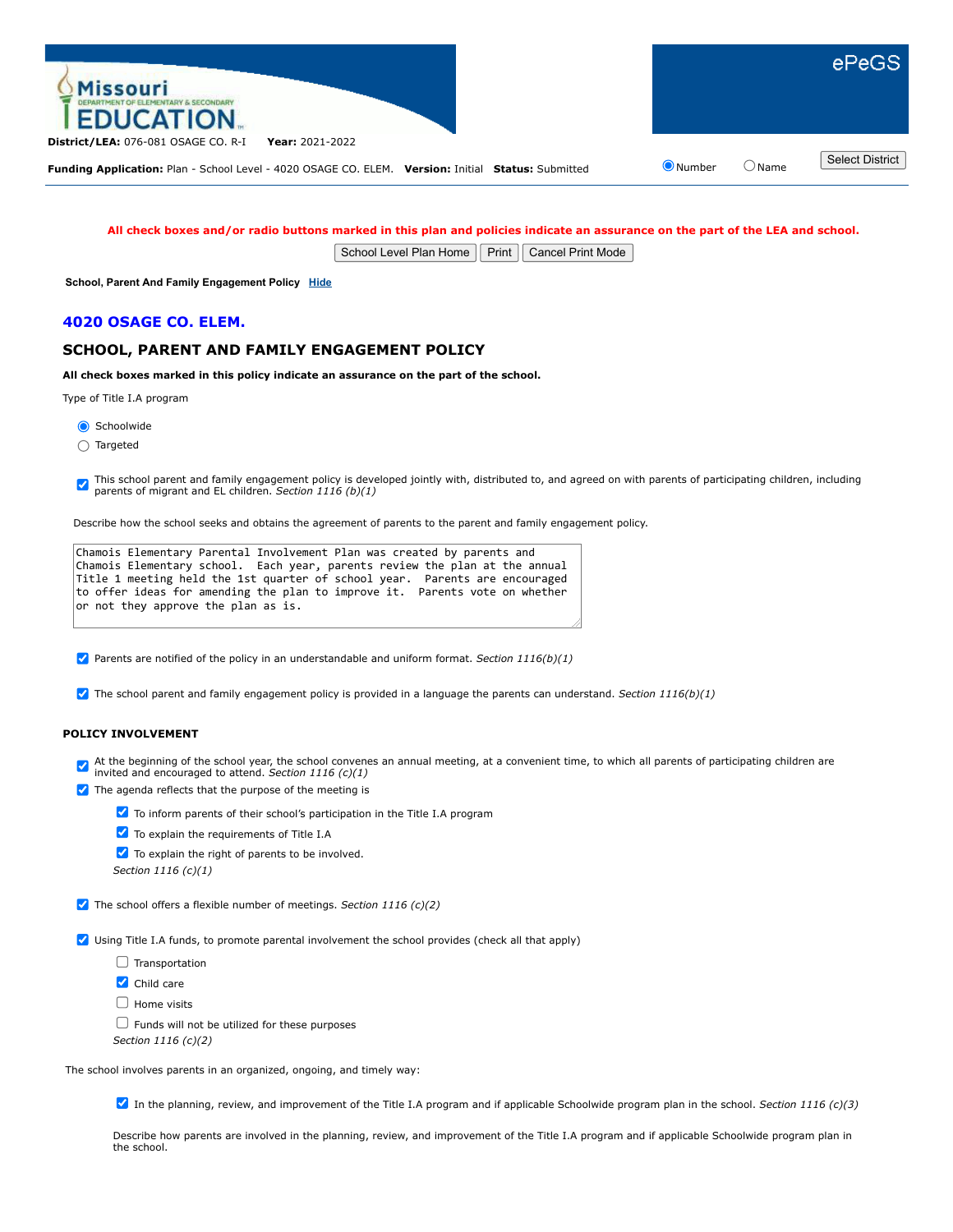Parents receive a Title 1 Program Evaluation Parent Survey Form for Osage R-1 School District at the end of each school year. This evaluation consists of 4 questions about the Program Structure, 8 questions about the Curriculum and Instruction/Assessment, and 4 questions about the Program Coordination and Articulation. There are also 7 questions about Parental Involvement Activities. They answer each question and can also make comments or suggestions for improving the program.

In the planning, review, and improvement of the school parent and family engagement policy. *Section 1116 (c)(3)*

Describe how parents are involved in the planning, review, and improvement of the school parent and family engagement policy.

The Chamois Elementary Parental Involvement Plan is reviewed each year at the annual Title 1 parent meeting. Parents are asked to approve the plan as is, or to make suggestions for changes that need to be made to the plan.

The school provides parents of participating children:

Timely information about the Title I.A programs. *Section 1116 (c)(4)(A)*

Describe plans to provide information about the Title I.A programs.

Each family will receive a Title 1 Parent brochure (either by paper or electronically) at the beginning of each school year. This brochure includes the following information: What is Title 1?; Osage R1 & Title 1; Purpose of Title 1; Eligibility Requirements; School Parent Compact; How Can Parents Get Involved in Their Child's Education?

A description and explanation of the curriculum in use at the school, the forms of academic assessments that are used to measure progress, and the achievement levels of the MAP assessment.

*Section 1116 (c)(4)(B)*

Describe methods and plans to provide a description and explanation of the curriculum, academic assessments, and MAP achievement levels.

```
Parents have access to online supplemental activities which support
curriculum used in the classroom. Such programs include: ConnectEd,
Spelling City, Alecks Math, Reflex Math, and Moby Max. Furthermore, teachers
and administrators explain the various academic assessments that Chamois
Elementary School students complete each year. These assessments include
DIBELS testing, SRI, SMI, and reading level assessment test. Teachers also
explain the curriculum and assessments to parents at Parent-Teacher
conferences. Finally, each year a Title 1 parent meeting is held to discuss
and explain the MAP achievement test format and how to read the results.
```
Opportunities, as appropriate, to participate in decisions relating to the education of their children. *Section 1116 (c)(4)(C)*

Responses to their suggestions as soon as possible. *Section 1116 (c)(4)(C)*

#### **SHARED RESPONSIBILITY FOR HIGH STUDENT ACHIEVEMENT**

#### **School-Parent Compact**

The School-Parent Compact outlines how parents, the entire school staff, and students will share the responsibility for improved student academic achievement and the means by which the school and parents will build and develop a partnership to help children achieve the State's high standards. *Section 1116 (d)*

 $\blacktriangledown$  The school jointly develops with parents of Title I.A served children the school-parent compact.

The school-parent compact will

Describe the ways in which all parents will be responsible for supporting their children's learning. *Section 1116 (d)(1)*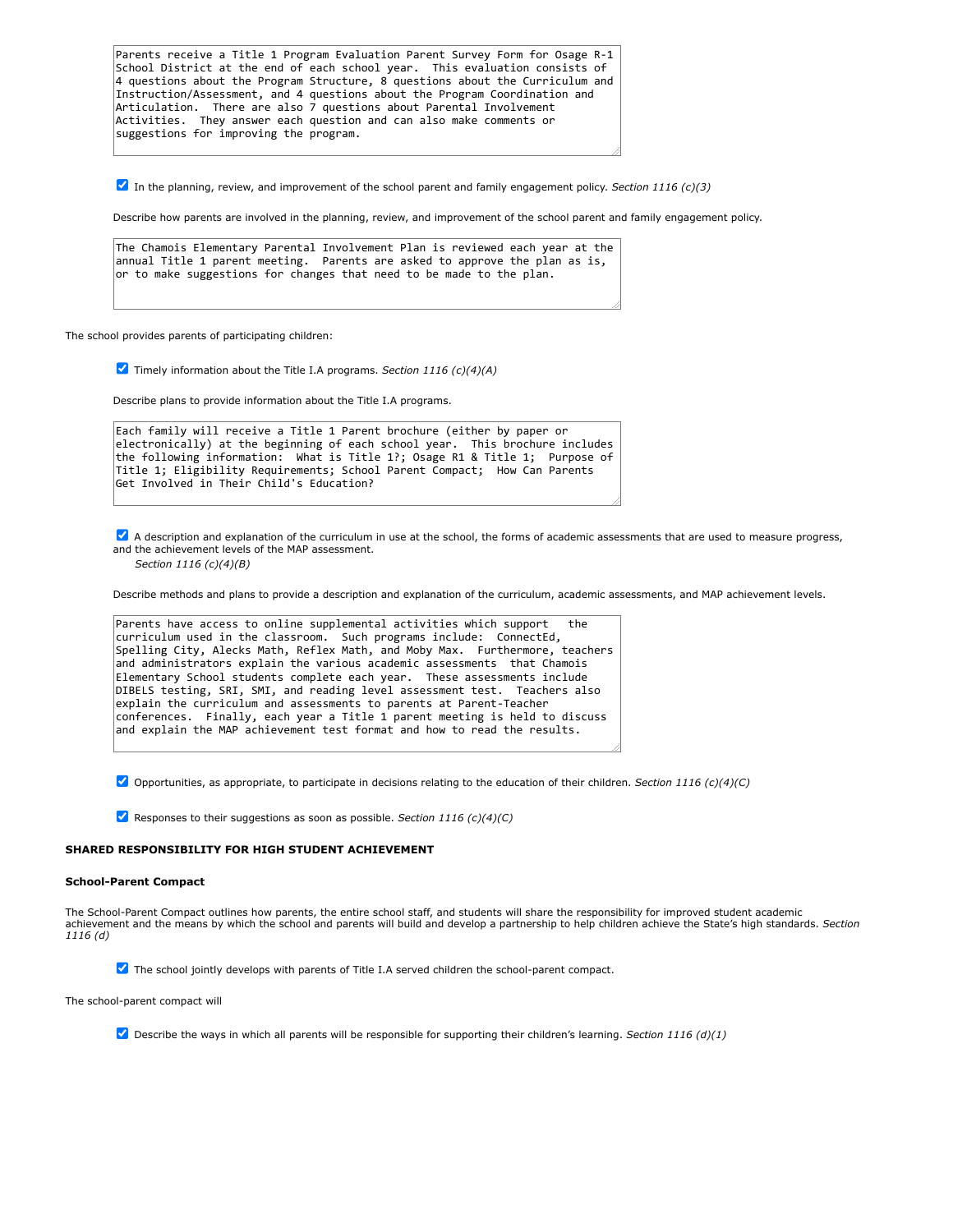All parents of students in grades K-6 are required to read and sign the<br>"Partners in Learning Osage County R-1 School/Parent/Student Compact " This "Partners in Learning Osage County R-1 School/Parent/Student Compact." compact lists responsibilities that students, parents, and school/teachers share in order to provide each child with an opportunity to achieve his/her highest level of success. The parent responsibilities are as follows:

I will make sure my child attends school regularly and arrives on time

I will make sure my child gets adequate sleep, and has a healthy diet.

I will provide a quiet place, time, and space at home that will support my child's learning.

I will make sure my child understands and completes homework.

I will stay informed about my child's education and communicate with the school by promptly reading all notices from the school and responding as appropriate.

I will insist my child take responsibility for his/her own actions.

Describe the school's responsibility to provide high-quality curriculum and instruction in a supportive and effective learning environment. *Section 1116 (d)(1)*



Addresses the importance of communication between teachers and parents on an ongoing basis through, at a minimum

Conducting parent-teacher conferences at least annually, during which the compact shall be discussed

 $\blacksquare$  Issuing frequent reports to parents on their children's progress

**Providing reasonable access to staff, opportunities to volunteer, and observation of classroom activities** 

Ensuring regular two-way, meaningful communication between family members and school staff, and, in a language that family members can understand

*Section 1116 (d)(2)(A) (B),(C),(D)*

#### **BUILDING CAPACITY FOR INVOLVEMENT**

To ensure effective involvement of parents and to support a partnership among the school, parents, and the community to improve student academic achievement, the school

 $\blacktriangleright$  Provides assistance to parents, as appropriate, in understanding

o the Missouri Learning Standards,

o the Missouri Assessment Program,

- o local assessments,
- o how to monitor a child's progress, and

o how to work with educators to improve the achievement of their children. *Section 1116 (e)(1)*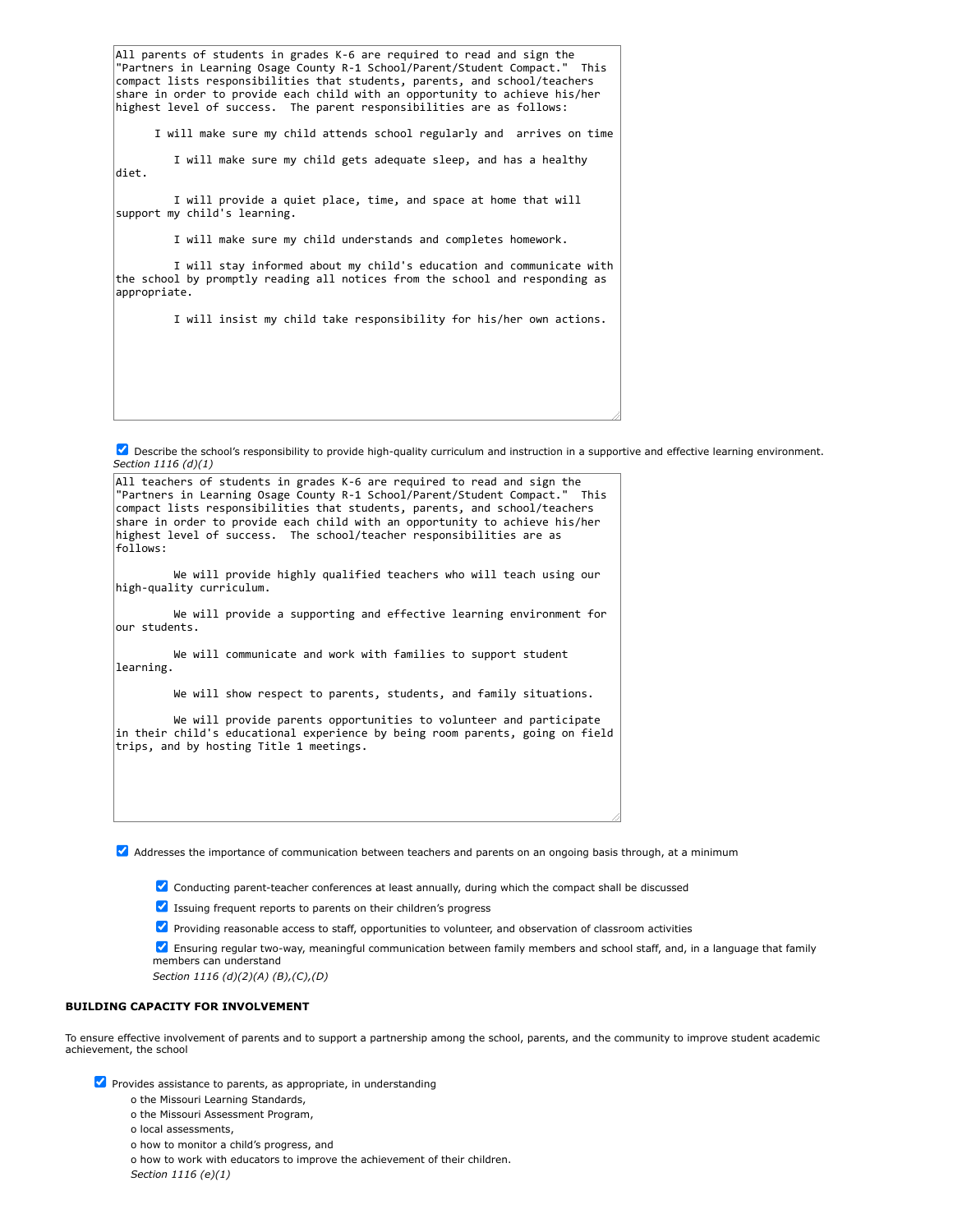Describe plans to provide assistance.

The principal will refer parents with questions to the DESE website where they can find FAQ concerning MLS. MAP scores will be presented and explained by principal at parent Title 1 meeting and sent home to all parents whose children took the MAP assessment.. Local assessments such as SRI, SMI, DIBELS,and level reading assessment testing and progress monitoring will be discussed and explained at parent Title 1 meeting and will also be explained by teachers at Parent-teacher conferences. Teachers will use communication such as DOJO, newsletters, e-mails, Friday folders, parent-teacher conferences, and verbal communication with parents to discuss ways to work together to improve the achievement of their children.

Provides materials and training to help parents work with their children to improve achievement. *Section 1116 (e)(2)*

Describe plans to provide materials and training.

Teachers and staff will communicate with parents through DOJO, newsletters, Friday folders, e-mail, phone calls, and parent-teacher conferences providing materials to parents to help their children improve achievement in school. Teachers will provide parents with web-site addresses, lists of appropriate apps, games and extra worksheets, flashcards, student books, and strategies to use when working with their children at home. Title 1 will sponsor a Reading/Math Fun Night each year to expose parents to a variety of learning games and techniques to help their children improve achievement in the areas of Reading and Math.

Educates teachers, specialized instructional support personnel, principals, and other school leaders, and other staff, with the assistance of parents, in the value and utility of contributions of parents, and in how to reach out to, communicate with, and work with parents as equal partners, implement and coordinate parent programs, and build ties between parents and the school. *Section 1116 (e)(3)*

Describe plans to educate school personnel regarding working with parents.

The principal will provide educational reading materials to teachers which introduce different teaching strategies and interventions. The principal will e-mail teachers links to various educational websites which can be used to create lessons which help students improve achievement scores. The district will provide Professional Development days which focus on strengthening the ties between home and school. The principal will conduct monthly staff meetings and collaboration time for teachers. The district will sponsor functions which build ties between parents and the school such as: Open House, Parent-Teacher conferences, Title 1 parent meetings, PTO meetings, Kindergarten registration.

To ensure effective involvement of parents and to support a partnership among the school, parents, and the community to improve student academic achievement, the school

To the extent feasible and appropriate, coordinates and integrates parent involvement programs and activities with other Federal, State, and local  $\blacktriangledown$ programs, including public preschool programs, and conducts other activities, such as parent resource centers, that encourage and support parents in more fully participating in the education of their children. *Section 1116 (e)(4)*

Describe plans to coordinate and integrate.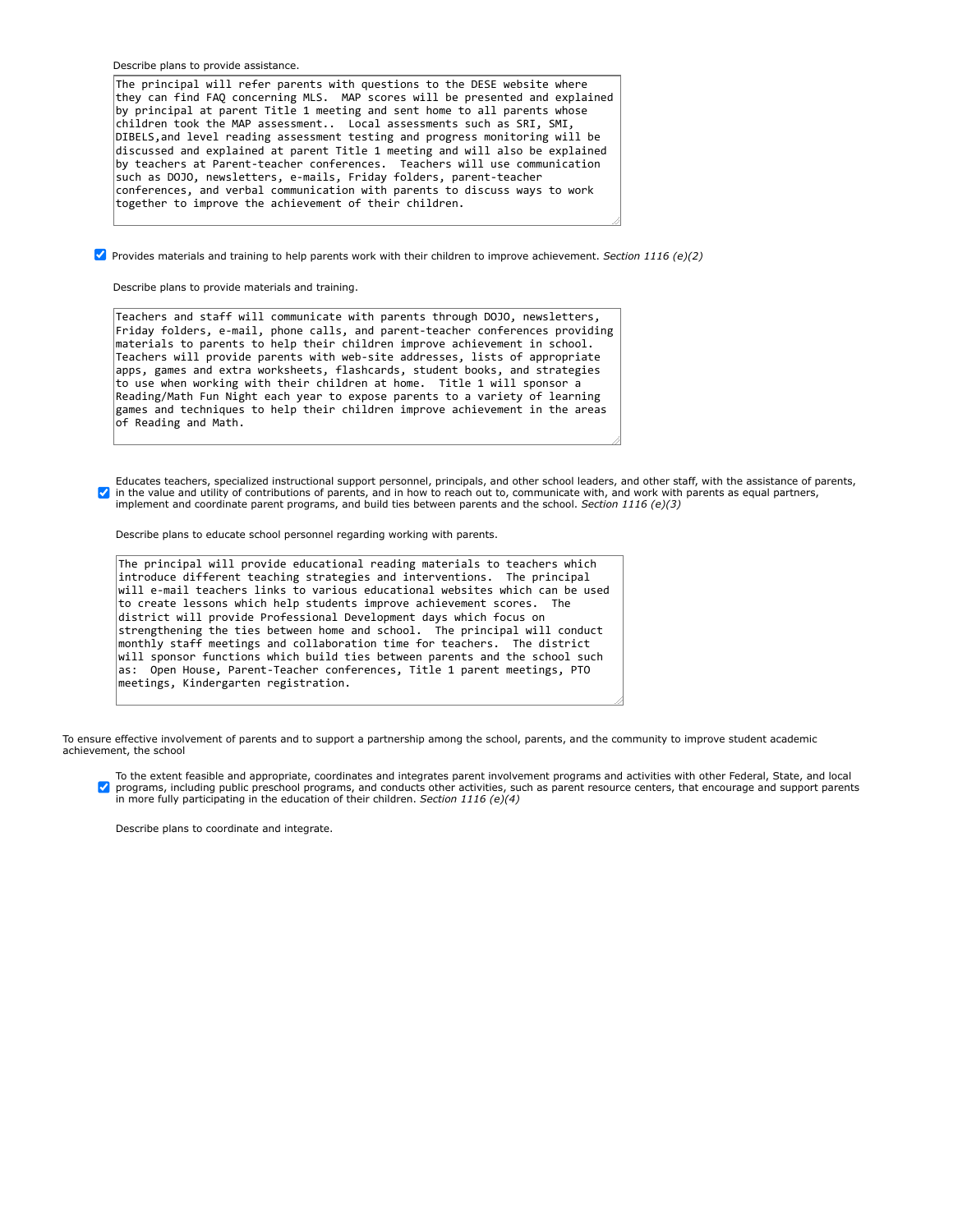| -PAT will conduct home visits and parent meetings to help parents become more<br>involved in educating their children. The principal will solicit donations<br>from local businesses to use as Reading Incentive prizes. The district will<br>provide meetings such as Reading/Math Fun Night to encourage parents (and<br>educate them on how) to work with their children at home.                                                                                                                                                                                             |
|----------------------------------------------------------------------------------------------------------------------------------------------------------------------------------------------------------------------------------------------------------------------------------------------------------------------------------------------------------------------------------------------------------------------------------------------------------------------------------------------------------------------------------------------------------------------------------|
| -Preschool screening is held each spring                                                                                                                                                                                                                                                                                                                                                                                                                                                                                                                                         |
| -Parents and students meet the teacher, gain needed information, tour the<br>school, and eat a meal in the lunchroom each spring at Kindergarten Roundup.                                                                                                                                                                                                                                                                                                                                                                                                                        |
| -PAT does multiple screenings on preschool children during the year.                                                                                                                                                                                                                                                                                                                                                                                                                                                                                                             |
| -Preschoolers in the 4-year-old program are DIAL tested twice a year.                                                                                                                                                                                                                                                                                                                                                                                                                                                                                                            |
| -School Nurse does vision and hearing screening for incoming kindergarten<br>students in the Spring.                                                                                                                                                                                                                                                                                                                                                                                                                                                                             |
| -Preschool children are welcome to attend Title 1 parent meetings,<br>Reading/Math Fun Night, and the Title 1 Carnival with their parents and older<br>siblings. Attending these meetings and events help younger children to<br>acclimate themselves to the Elementary building and gives them a chance to<br>meet and interact with some of the Elementary school teachers and students.                                                                                                                                                                                       |
| -Preschool children are invited to attend different programs at the<br>elementary and high school such as: music programs and concerts, the Book<br>Fair, the Halloween "parade," and other special events that arise. Attending<br>these events will expose preschoolers to different rooms and buildings<br>throughout the elementary and high schools. They will have an opportunity to<br>interact with many teachers and other students in the elementary and high<br>They will also learn what behavior is expected of elementary and<br>schools.<br>high school students. |
| -Preschool children participate in all emergency drills (They shelter in the<br>elementary building drill during tornado drills).                                                                                                                                                                                                                                                                                                                                                                                                                                                |
| -All parents/students will be invited to take part in Title 1<br>activities/meetings (including students with disabilities and homeless<br>students). Osage R1 will invite parents/students to these activities and<br>meetings by sending home invitations. All meeting dates will also be<br>available on the school calendar each month which is sent home to each<br>These event calendars can also be viewed online at the Osage R1<br>student.<br>school website. Families will also be notified by phone or text message<br>through School Reach.                         |
|                                                                                                                                                                                                                                                                                                                                                                                                                                                                                                                                                                                  |
|                                                                                                                                                                                                                                                                                                                                                                                                                                                                                                                                                                                  |

**Ensures that information related to school and parent programs, meetings, and other activities is sent to the parents of participating children in a formation of participating children in a** format and, in a language the parents can understand. *Section 1116 (e)(5)*

Provides reasonable support for parental involvement activities under this section as parents may request. *Section 1116 (e)(14)*

#### **Optional additional assurances**

To ensure effective involvement of parents and to support a partnership among the school, parents, and the community to improve student academic achievement, the school: (optional; check if applicable)

- Involves parents in the development of training for teachers, principals, and other educators to improve the effectiveness of parent involvement training. *Section 1116 (e)(6)*
- Provides necessary literacy training from Title I funds if the local educational agency has exhausted all other reasonably available sources of funding<br>for literacy training Soction 1116 (e)(7) for literacy training. *Section 1116 (e)(7)*

Pays reasonable and necessary expenses associated with local parental involvement activities, including transportation and child care costs, to  $\blacktriangledown$ enable parents to participate in school-related meetings and training sessions. *Section 1116 (e)(8)*

Trains parents to enhance the involvement of other parents. *Section 1116 (e)(9)*

Arranges school meetings at a variety of times, or conducts in-home conferences between teachers or other educators, who work directly with<br>participating children, with parents who are unable to attend conferences at schoo  $\Box$ 

May adopt and implement model approaches to improving parental involvement. *Section 1116 (e)(11)*

Establishes a districtwide parent advisory council to provide advice on all matters related to parental involvement in Title I programs. *Section 1116 (e)(12)*  $\Box$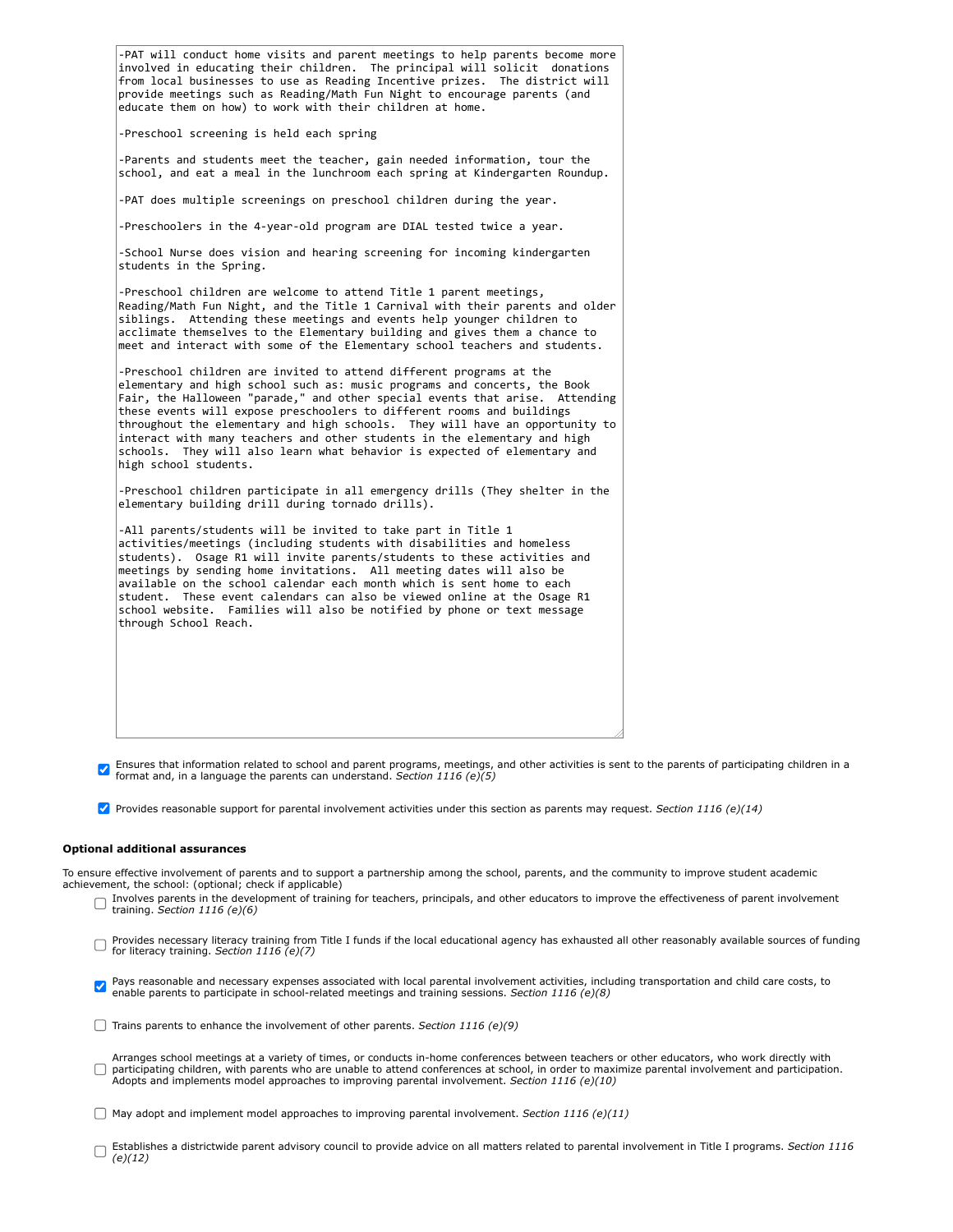May develop appropriate roles for community-based organizations and businesses in parent involvement activities. *Section 1116 (e)(13)*

 $\rightarrow$ 

# **ACCESSIBILITY**

In carrying out the parent and family engagement requirements of the Title I program, the school, to the extent practicable,

- **Provides opportunities for the informed participation of parents and family members, including:** 
	- Parent and family members who have limited English proficiency.
	- $\blacktriangleright$  Parent and family members with disabilities.
	- **Parent and family members of migratory children.**

Provides information and school reports in a format and, in a language parents understand. *Section 1116 (f)*

 $\left\| \cdot \right\|$ 

**Comprehensive Needs Assessment [Hide](javascript:__doPostBack()**

# **4020 OSAGE CO. ELEM.**

## **COMPREHENSIVE NEEDS ASSESSMENT (school level)**

*Section 1114(b)(6)*

 $\blacktriangleright$  A comprehensive needs assessment of the entire school has been conducted.

**7** The needs assessment includes analysis of the achievement of students in relation to the Missouri Learning Standards.

Date of Needs Assessment

5/4/2020

## **NEEDS ASSESSMENT: SCHOOL PROFILE**

### **Student Demographics**

The following data regarding **student demographics** has been collected, retained, and analyzed:

- **V** Enrollment (Required)
- Grade level (Required)
- Ethnicity (Required)
- **Attendance (Required)**
- Mobility (Required)
- Socioeconomic status (Required)
- **Discipline (Required)**
- **V** Limited English Proficiency (Required)

Summarize the analysis of data regarding **student demographics**:

Strengths:

```
High Attendance Rate Osage R1: 87.3%
No Disciplinary Actions
Osage R1 Suspensions of 10 or More Consecutive Days: 0.0
Osage R1 Expulsion (rate): 0.0
Staffing Ratio: Low student to classroom teacher ratio (9 in 2018)
Low student to administrator ratio (63 in 2018)
```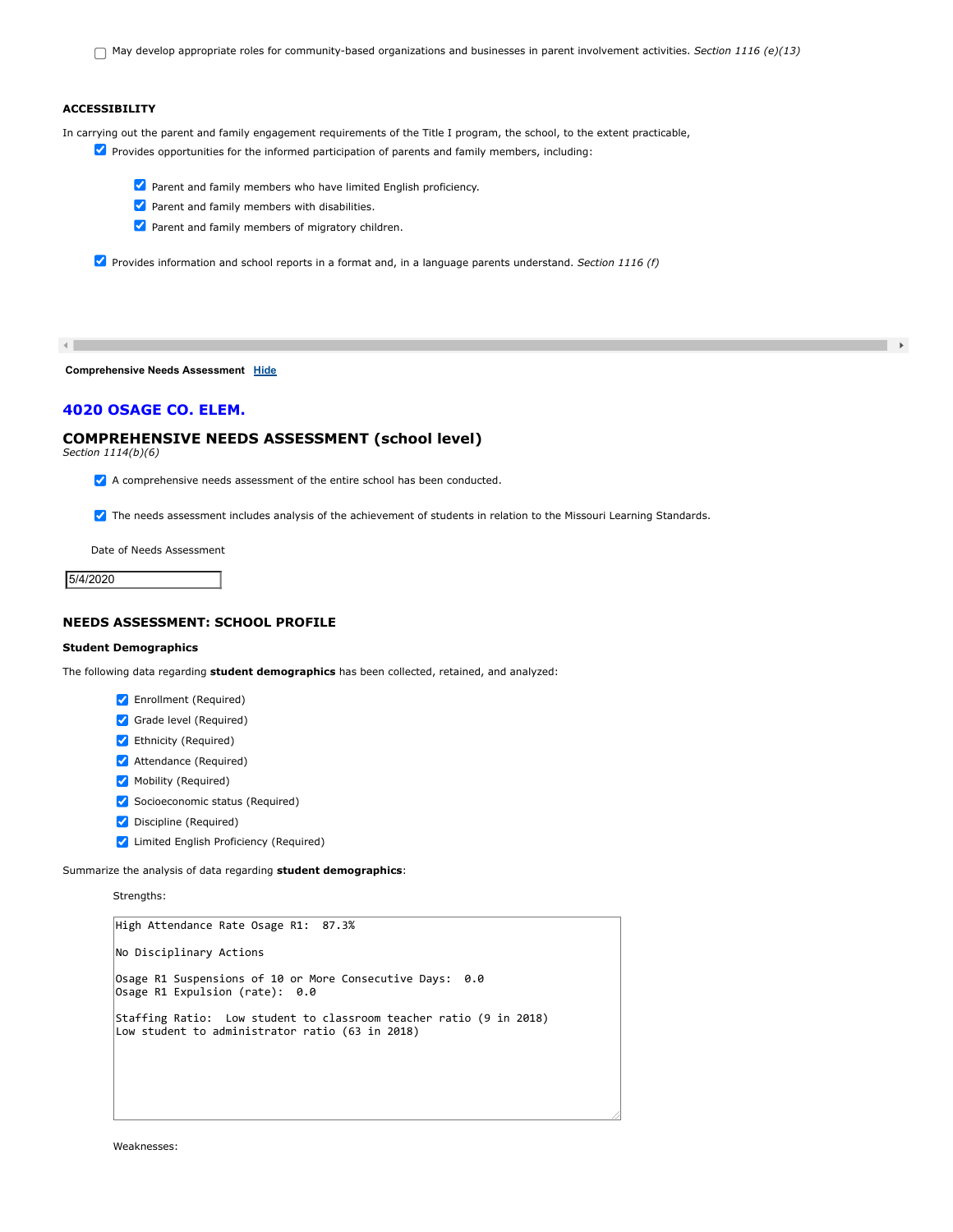Students Eligible for Free or Reduced Lunch (53.7% in 2019)

Indicate needs related to strengths and weaknesses:

Provide information about/access to available low-cost/free health services (screenings, immunizations, etc.). Provide buddy packs to eligible students. Provide back to school supplies to eligible students. Provide winter coats for needy students. Offer low-cost/free student/family engagement activities. Offer extended learning opportunities or accelerated learning opportunities to all students, but especially those from low socio-economic backgrounds.

#### **Student Achievement**

The following data regarding **student achievement** has been collected, retained, and analyzed:

- MAP results by content area and grade level, including multi-year trends (required)
- MAP results by ESEA Annual Measurable Objective: comparative data showing performance of disadvantaged students against all other meaningful<br>categories of students in the school; comparison of performances of students in v
- ✔ Completion rates: promotion/graduation rate, retention rates (if applicable)
- Post-Secondary trends: students attending and/or completing post-secondary schools, students accepted in the armed forces (if applicable)
- $\Box$  Other performance indicators used in analysis:

Summarize the analysis of data regarding **student achievement**:

Strengths:

4 Year Graduation Rate Osage R1: 88.89%

Dropout Rate Osage R1: 1.8%

77% of 2-6 students showed improvement on their reading scores according to SRI testing.

Weaknesses:

ELA All Students Percent Proficient/Advanced: 41.50% Mathematics All Students Proficient/Advanced: 38.70% Students in need of intensive support based on DIBELS is 61% in K-6. 30% of K-6 students Below Grade Level on Reading and LA based on Exact Path. Losing a quarter of school because of a pandemic (2020). Extended quarantine for students or specific grade levels in 2020-21.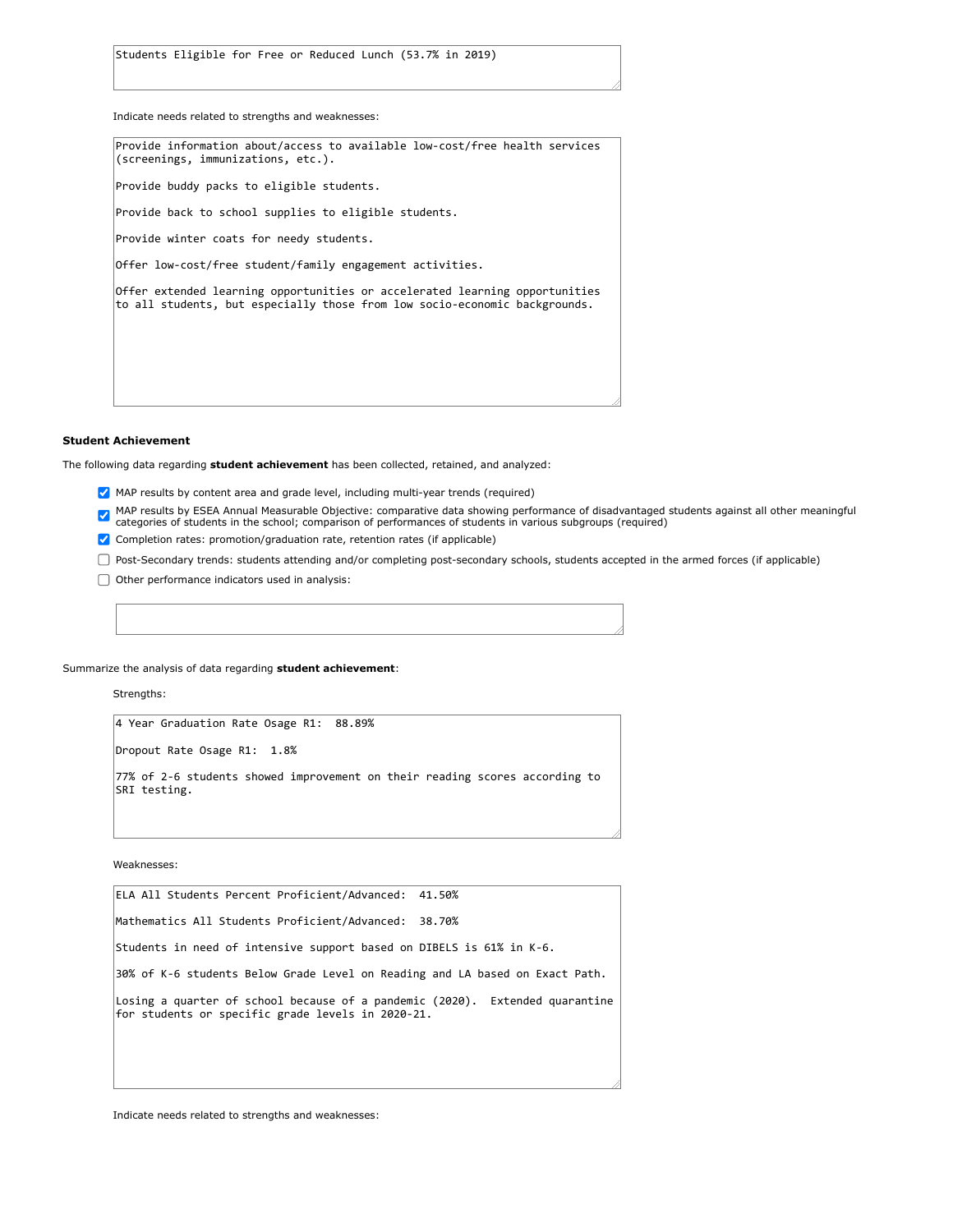|                                              | RTI time will be used in the elementary building to work with students who<br>are struggling in specific areas.                                                                                                                                                                                             |
|----------------------------------------------|-------------------------------------------------------------------------------------------------------------------------------------------------------------------------------------------------------------------------------------------------------------------------------------------------------------|
| are being met.                               | Provide differentiated instruction in classroom so that all students' needs                                                                                                                                                                                                                                 |
| across grade levels.<br>multiple screenings. | Staff require additional training on implementing learning targets and<br>developing assessment capable learners. Additional training is needed in<br>schoolwide implementation of reading and math programs that are consistent<br>Provide specific interventions for students based on data gathered from |
|                                              | Use a variety of online programs to provide opportunities for individualized,<br>specific lessons for students.                                                                                                                                                                                             |
|                                              | Librarian will provide STEM lessons and activities to all students so that<br>all students, including "Gifted" students, are being challenged.                                                                                                                                                              |
| anxiety.                                     | Osage R1 Counselor is working with students to learn ways to decrease test                                                                                                                                                                                                                                  |
|                                              | Students in younger grades will create motivational posters which will be<br>hung around the school to provide encouragement and serve as a positive<br>incentive for students who are taking the MAP test.                                                                                                 |
| with the MLS.                                | Extended learning activities or accelerated learning activities associated                                                                                                                                                                                                                                  |
|                                              | Staff development on collaborative teams to address MLS progress and<br>reviewing MLS data.                                                                                                                                                                                                                 |

## **Curriculum and Instruction**

Data has been collected, retained, and analyzed regarding each of the following factors of **curriculum and instruction** at the school:

- **V** Learning expectations
- Instructional program
- Instructional materials
- Instructional technology
- Support personnel

Summarize the analysis of data regarding **curriculum and instruction**:

Strengths: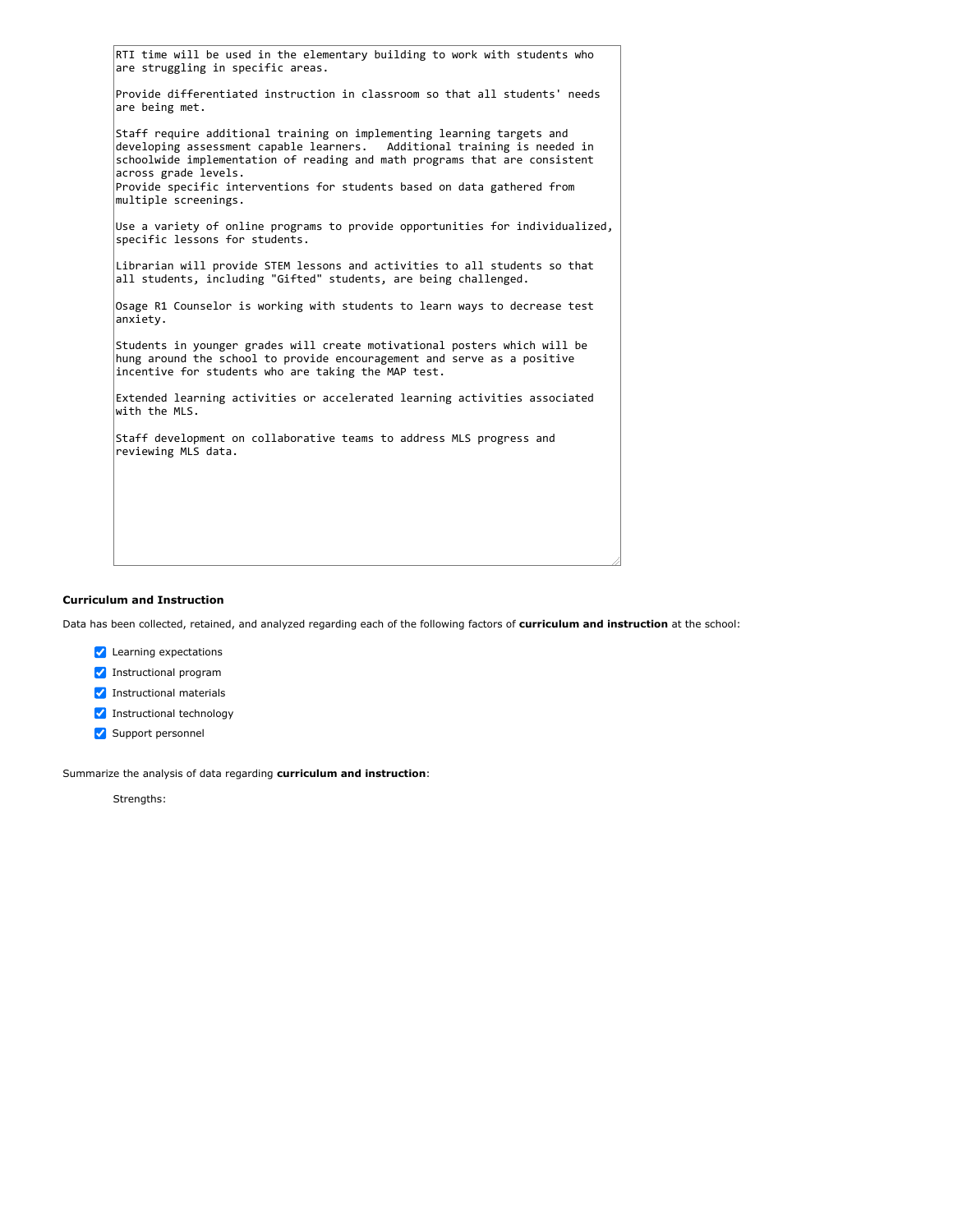Staffing Ratio OsageR1 students to classroom teachers: 9 Osage R1 students to administrators: 60 Years of Experience of Professional Staff All Staff: 12.5 in 2019 Professional Staff with Advanced Degrees All Staff: 47.1 in 2019 Emphasis on STEM activities and lessons to encourage students to work cooperatively and to use critical thinking to solve problems. Osage R1 Elementary School has implemented a new Math series, Go Math, which aligns more precisely with skills needed to complete the MAP test resulting in better preparation for MAP test. BYOC -Build Your Own Curriculum platform is used in the district to develop and align instruction to MLS. Technology is available to all students and improvements continue to be made throughout the district. Guided reading, which provides individualized/group instruction, will start to be implemented in 20/21 school year.

Weaknesses:

Need to spend more time practicing skills that will be assessed on MAP test Need to find new ways to reach struggling students Need more vertical alignment in curriculum to check for standards being taught and their mastery Insufficient amount of collaboration time within elementary building Lack of consistent use of instructional programs across grade levels. Lack of instructional decisions based on data as a collaborative group.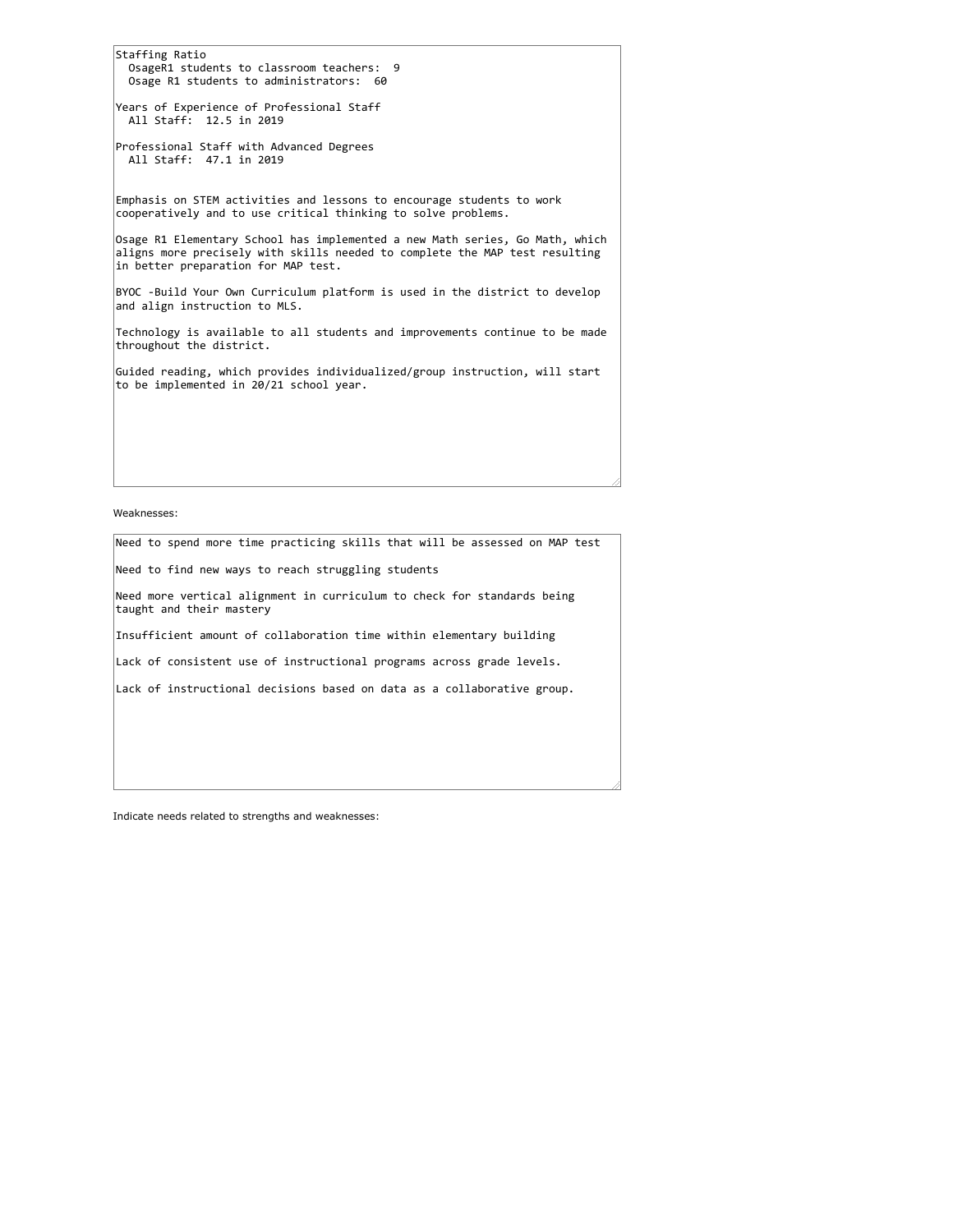| Build in collaboration time so that teachers can meet to discuss data,<br>effective teaching strategies, and to brainstorm new possible strategies to<br>achieve academic student success.                                                               |  |  |  |
|----------------------------------------------------------------------------------------------------------------------------------------------------------------------------------------------------------------------------------------------------------|--|--|--|
| Teachers will work on vertically aligning the new curriculum (BYOC) so that<br>there are no gaps.                                                                                                                                                        |  |  |  |
| Teachers and Librarian will continue to work collaboratively on STEM<br>activities and lessons to encourage students to work cooperatively and to use<br>critical thinking to solve problems.                                                            |  |  |  |
| RTI time will be used in the elementary building to work with students who<br>are struggling in specific areas.                                                                                                                                          |  |  |  |
| Continue using Go Math in classrooms to ensure that students are better-<br>prepared for MAP testing.                                                                                                                                                    |  |  |  |
| Staff require additional training on implementing learning targets and<br>developing assessment capable learners. Additional training is needed in<br>schoolwide implementation of reading and math programs that are consistent<br>across grade levels. |  |  |  |
| Additional support personnel to assist in the implementation of effective<br>intervention is needed                                                                                                                                                      |  |  |  |
| Scheduling needs to reflect increased time for interventions and supplemental<br>learning opportunities.                                                                                                                                                 |  |  |  |
| Provide support to the staff for continued professional development with<br>Guided Reading.                                                                                                                                                              |  |  |  |
| Training and implementation of research based practices (What Works<br>Clearinghouse) are to be implemented.                                                                                                                                             |  |  |  |
|                                                                                                                                                                                                                                                          |  |  |  |
|                                                                                                                                                                                                                                                          |  |  |  |

## **High Quality Professional Staff**

Data has been collected, retained, and analyzed regarding each of the following factors of a **high quality professional staff**:

- Staff preparation
- $\vee$  Core courses taught by appropriately certified teachers
- $\blacktriangleright$  Staff specialists and other support staff
- Staff demographics
- School administrators

Summarize the analysis of data regarding **high quality professional staff**:

Strengths:

| Staffing Ratio                                                    |
|-------------------------------------------------------------------|
| OsageR1 students to classroom teachers: 9                         |
| Osage R1 students to administrators: 60                           |
| Years of Experience of Professional Staff All Staff: 12.5 in 2019 |
| Professional Staff with Advanced Degrees All Staff: 47.1 in 2019  |
|                                                                   |

Weaknesses:

Teacher Recruitment.

18% of teachers in out of field positions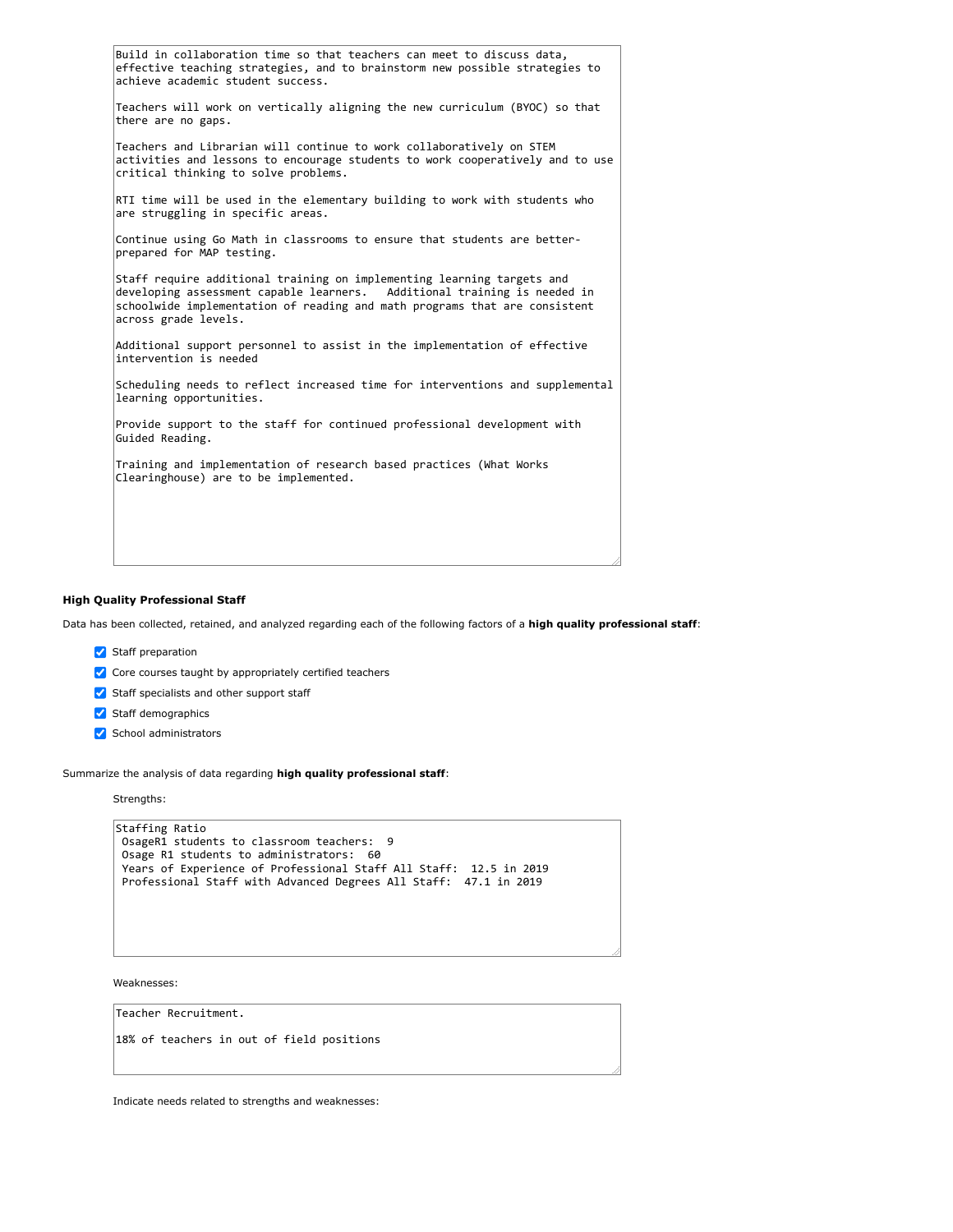| Salary and benefits package increased each year.<br>Teachers holding advanced degrees receive a higher salary.<br>Teachers receive a higher salary as they gain more years of experience.<br>Certifications are checked to make sure that all teachers are highly<br>qualified for the areas they are teaching.<br>First year teachers are teamed up with mentor teachers and complete a mentee<br>program.<br>Continued staff training for mentoring programs. |  |
|-----------------------------------------------------------------------------------------------------------------------------------------------------------------------------------------------------------------------------------------------------------------------------------------------------------------------------------------------------------------------------------------------------------------------------------------------------------------|--|
| Continued staff training on shared instructional programs and teaching<br>strategies.                                                                                                                                                                                                                                                                                                                                                                           |  |
| Teacher recruitment such as Grow Your Own needs to be implemented in the<br>district. Retention committee needs to be implemented to carry out<br>activities to highlight teacher and staff excellence.                                                                                                                                                                                                                                                         |  |
| DCI activities associated with collaborative teams and data decision making<br>processes are needed to strengthen teacher efficacy and student achievement.                                                                                                                                                                                                                                                                                                     |  |
|                                                                                                                                                                                                                                                                                                                                                                                                                                                                 |  |

# **Family and Community Engagement**

Data has been collected, retained, and analyzed regarding each of the following factors of **family and community engagement** at the school:

- Parental involvement
- $\vee$  Communication with parents
- **Policy Involvement**
- **Parent education**
- Support for special needs and underserved
- Health services

Summarize the analysis of data regarding **family and community engagement**:

Strengths: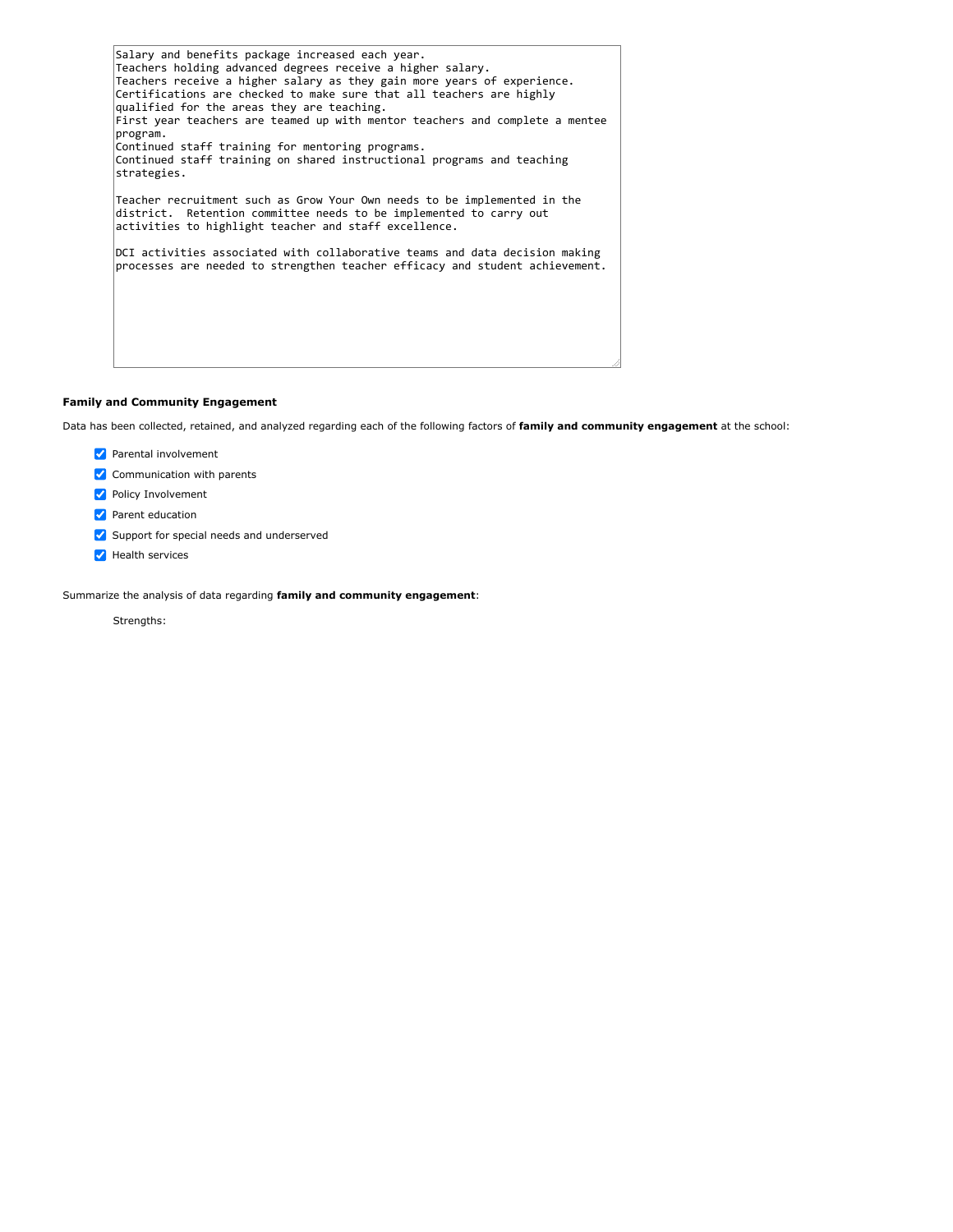Weaknesses: PTO organization conducts periodic meetings and activities for students and families. PAT conducts periodic meetings for children and parents. Title 1 quarterly meetings to provide information to parents and to encourage family engagement. Parental involvement activities include: Open House, Parent-Teacher Conferences, Reading/Math Fun Night, Music programs and concerts, Student field trips, Mystery Reader activities, Spring Carnival, Book Fair, Deputy Program for 5th and 6th grade students Communication: Weekly classroom newsletters sent to parents. Teacher-Parent Communication folders sent home daily. DOJO used by some teachers as communication device. Parent Education: Title 1 parent meetings to educate parents on issues such as: Title 1 program, MAP testing, DIBELS testing, Progress Monitoring Title 1 Reading/Math Fun Night to teach parents different games and activities to do/play with their children to help them achieve better test scores. Parent-teacher conferences are held each year, at which time parents are encouraged to ask questions. Parent-teacher communication: Teachers communicate with parents as needed to answer questions, explain concepts, and give parents ideas for how to help their children perform their best in school. Osage R1 website has information (including event calendars, Title 1 information, curriculum and MLS standards, etc...;) readily available and easily accessible to parents. Support for Special Needs: Osage R1 employs 2 SPED teachers and 2 SPED paraprofessionals for grades K-12. OT, PT, SLP and SLP-A contracted services. Counselor Title 1 teacher does Benchmark screening 3 times a year to identify struggling students. Those students identified receive Title 1 services or interventions performed by classroom teachers. If the students do not progress in Title 1 classes, the SPED teacher analyzes the data to see if those students qualify for SPED services. Health Services: Health services include vision/hearing/ dental screening Osage County Health Department provides services for low-income families Osage R1 periodically hosts a health fair for families to attend

Low parent-children attendance rate at meetings. Need more staff/program collaboration to develop family engagement events and participate in events.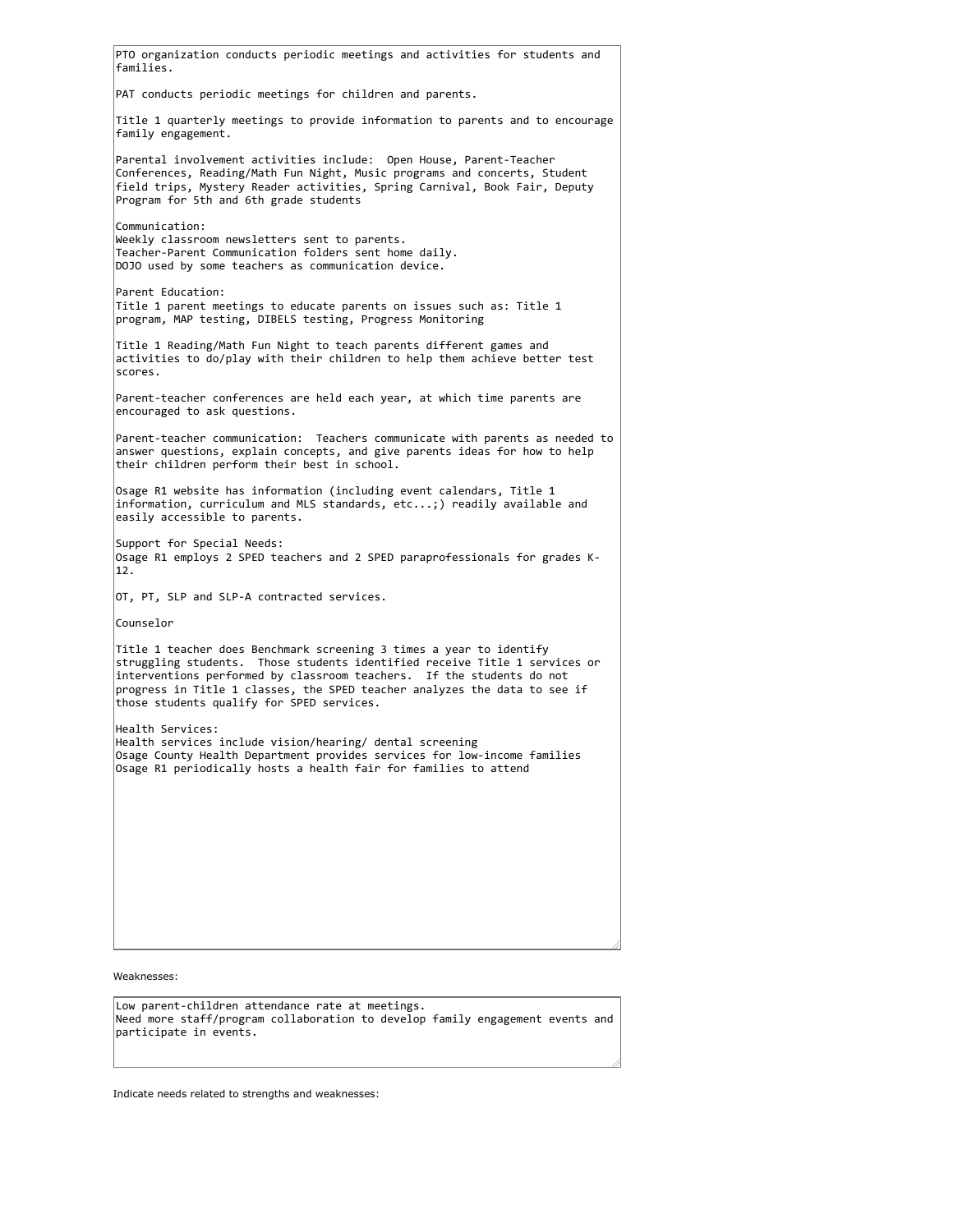Provide low/no cost family engagement meetings and activities.

Provide free snacks and drinks at family engagement meetings and activities.

Award attendance prizes at family engagement meetings and activities.

Send out School Reach reminder text/call

Have parents complete Exit surveys at meetings to gather information concerning future parent-meeting topics.

Increase staff involvement and ownership of family engagement activities, and coordination with parents/community.

#### **School Context and Organization**

Data has been collected, retained, and analyzed regarding each of the following factors of **school context and organization** at the school:

- School mission/vision
- **Average class size**
- School climate
- Management and governance
- Student discipline policy

Summarize the analysis of data regarding **school context and organization**:

Strengths:

| Small class sizes                                                     |
|-----------------------------------------------------------------------|
| Each teacher knows every student by name                              |
| Familial school climate                                               |
| Mission statement is read by students/teachers/staff each week        |
| Positive behavior support--expected behaviors are taught to students. |
| Pirate Way Pledge read over the intercom each morning.                |
| Joke of the Day is read over the intercom each morning.               |
| Quarterly Fun Day in JH/HS.                                           |
| Administrative support for climate and culture initiatives.           |
|                                                                       |
|                                                                       |
|                                                                       |

Weaknesses:

Decreasing enrollment

Collaborative culture of staff.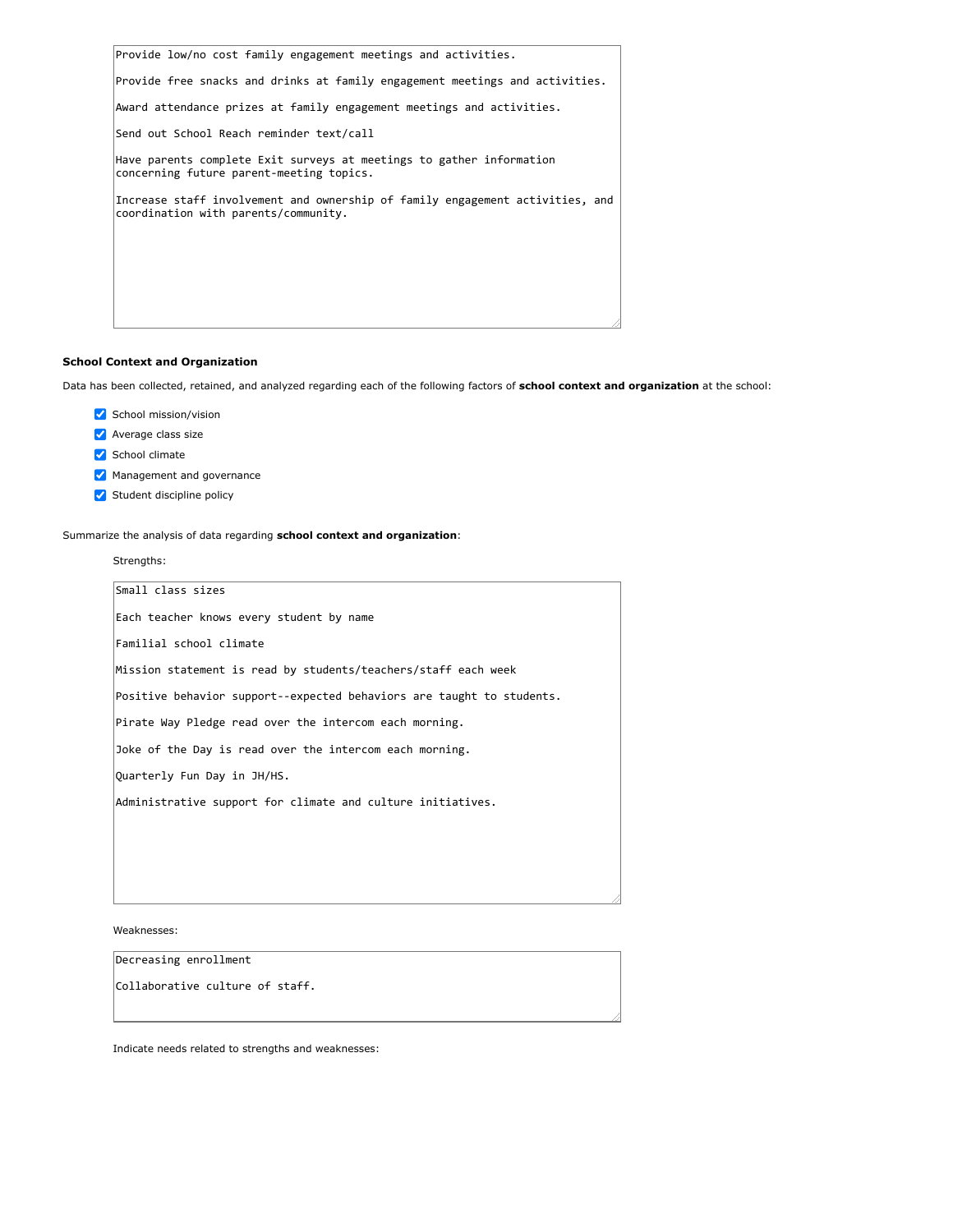|                                                          | Provide a welcoming school environment to students and families.              |
|----------------------------------------------------------|-------------------------------------------------------------------------------|
| Provide field trips that are educational as well as fun. |                                                                               |
|                                                          | Provide rewards/positive incentives for students who meet expected behaviors. |
| Activities Night                                         | Provide Parent/student activities such as Father/Daughter Dances, Learning    |
|                                                          | Schoolwide Title 1 Carnival, Learning Activities night at little/no cost.     |
| Provide Community/School involvement such as Chamois Day |                                                                               |
| Staff programs to increase positive culture.             |                                                                               |
|                                                          |                                                                               |
|                                                          |                                                                               |
|                                                          |                                                                               |
|                                                          |                                                                               |
|                                                          |                                                                               |

### **NEEDS ASSESSMENT: IDENTIFYING PRIORITIES**

"In most schools, conducting a comprehensive needs assessment will result in the identification of a large number of issues that could be addressed to improve the achievement of students. However, no school should attempt to address every identified need in a single year. Most planning experts suggest that schools prioritize their major issues and address no more than three of the most important…" (Designing Schoolwide Programs Non-Regulatory Guidance, March 2006)

List and number, in order of priority, the critical needs identified in the school profile.

Prioritized needs

| Develop and strengthen quality education and instructional<br>programs to improve and enable students to help meet their<br>personal, academic, and career goals. |
|-------------------------------------------------------------------------------------------------------------------------------------------------------------------|
| Continue to promote and enhance student learning through the<br>implementation and promotion of educational programs.                                             |
| Provide teachers with appropriate assessment tools and resources<br>for ELA and Math research based activities and programs.                                      |
| Increase parental involvement and include teachers in meetings                                                                                                    |

#### **Schoolwide Program [Hide](javascript:__doPostBack()**

# **4020 OSAGE CO. ELEM.**

## **SCHOOLWIDE PROGRAM**

#### **All check boxes marked in this policy indicate an assurance on the part of the school.**

This Schoolwide Program Plan is developed with the involvement of parents and other members of the community to be served and individuals who will carry out the plan. *Section 1114 (b)(2)*

# **COORDINATION WITH OTHER FEDERAL, STATE, AND LOCAL PROGRAMS**

# *Sections 1112(a)(1)(B), 1114(b)(5)*

This plan has been developed, if appropriate and applicable, in coordination with other Federal, State, and local services, resources, and programs.

Mark all programs that will be coordinated and integrated as part of the development of the Consolidated Federal Programs plan

#### **STRATEGIES TO ADDRESS SCHOOL NEEDS** *Section 1114 (b)(7)(A)*

 $\blacktriangledown$  The following strategies will be implemented to address prioritized school needs: (check all that apply)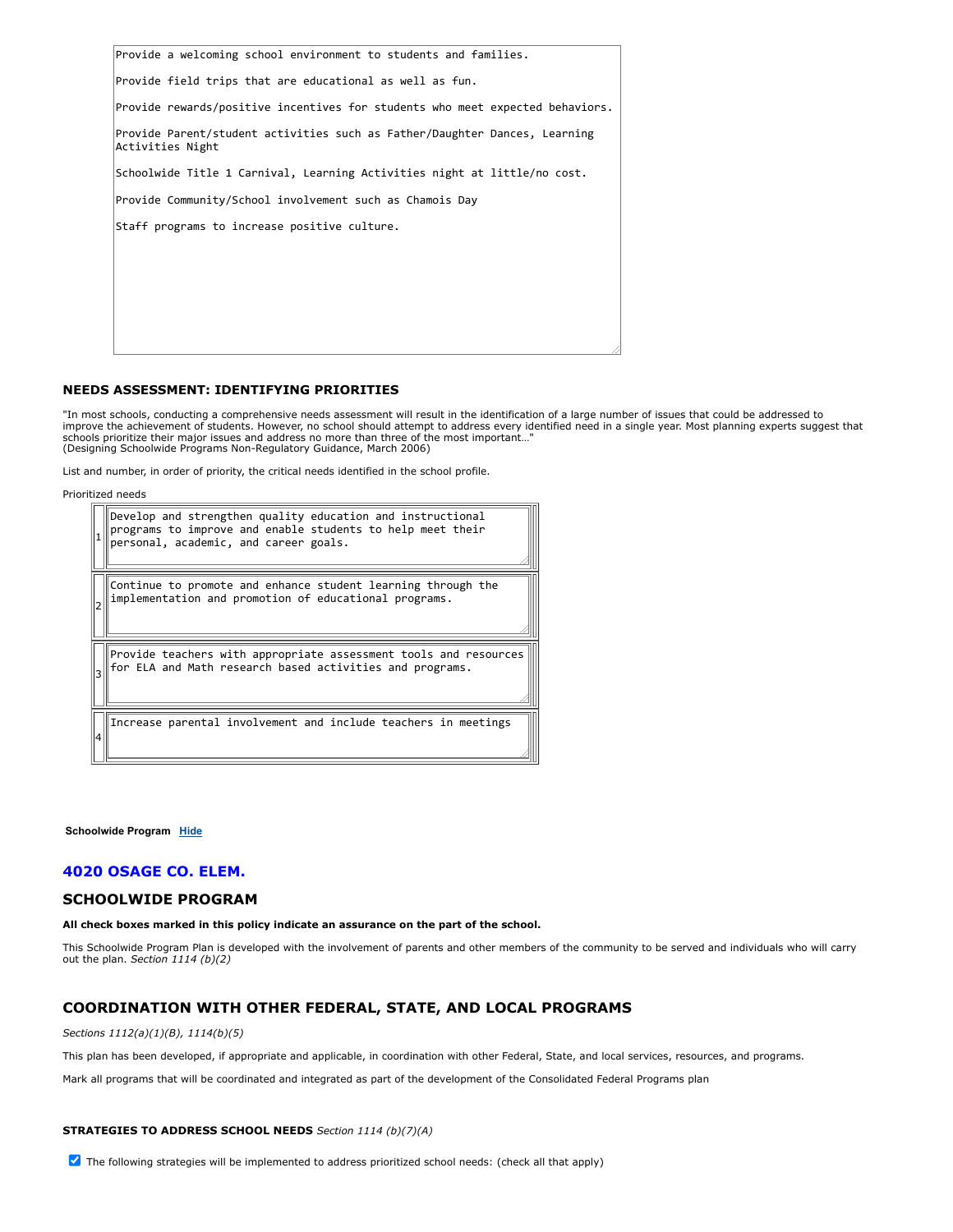# **Supplemental instruction**

| Subject areas and grade levels to be served (mark all that apply) |                                                                                                                                                                                                                                                  |  |  |
|-------------------------------------------------------------------|--------------------------------------------------------------------------------------------------------------------------------------------------------------------------------------------------------------------------------------------------|--|--|
| $M$ Math                                                          | $\mathbb{K}$ $\mathbb{V}$ 1 $\mathbb{V}$ 2 $\mathbb{V}$ 3 $\mathbb{V}$ 4 $\mathbb{V}$ 5 $\mathbb{V}$ 6 $\mathbb{V}$ 7 $\Box$ 8 $\Box$ 9 $\Box$ 10 $\Box$<br>$11 \cup 12 \cup$                                                                    |  |  |
| Reading                                                           | $\parallel$ K $\Box$ 1 $\Box$ 2 $\Box$ 3 $\Box$ 4 $\Box$ 5 $\Box$ 6 $\Box$ 7 $\Box$ 8 $\Box$ 9 $\Box$ 10 $\Box$<br>$\mathsf{I}_{\mathsf{1}\mathsf{1}}\ \Box\ \mathsf{1}\mathsf{2}\ \Box$                                                         |  |  |
| English Language Arts                                             | $\mathbb{K} \times \mathbf{1} \times \mathbf{2} \times \mathbf{3} \times \mathbf{4} \times \mathbf{5} \times \mathbf{6} \times \mathbf{7} \quad \mathbf{8} \quad \mathbf{9} \quad \mathbf{10} \quad \mathbf{0}$<br>$\ln 1$ $\Box$ $\ln 2$ $\Box$ |  |  |
| Science                                                           | $\mathbb{K} \ \Box$ 1 $\Box$ 2 $\Box$ 3 $\Box$ 4 $\Box$ 5 $\Box$ 6 $\Box$ 7 $\Box$ 8 $\Box$ 9 $\Box$ 10 $\Box$<br>$111 \square 12 \square$                                                                                                       |  |  |
| Other                                                             | $\parallel$ K $\Box$ 1 $\Box$ 2 $\Box$ 3 $\Box$ 4 $\Box$ 5 $\Box$ 6 $\Box$ 7 $\Box$ 8 $\Box$ 9 $\Box$ 10 $\Box$<br>$11 \Box 12$                                                                                                                  |  |  |

Delivery of Title I funded supplemental instruction services

|  | Preschool |
|--|-----------|
|--|-----------|

Pull out/resource classroom

Push in/regular classroom

Summer School

Tutoring (before-or-after-school)

 $\Box$  Other

| Instructional personnel                 |                 |                   |        |  |
|-----------------------------------------|-----------------|-------------------|--------|--|
|                                         | <b>Teachers</b> | Paraprofessionals | Others |  |
| Supplemental Reading                    |                 |                   |        |  |
| Supplemental English Language<br>  Arts |                 |                   |        |  |
| Supplemental Mathematics                |                 |                   |        |  |
| Supplemental Science                    |                 |                   |        |  |
| <b>Other</b>                            |                 |                   |        |  |

# **Class size reduction**

| $\mathbb{I} \cup$ Grade Levels | $\ \mathbf{K} \square \mathbf{1} \square \mathbf{2} \square \mathbf{3} \square \mathbf{4} \square \mathbf{5} \square \mathbf{6} \square \mathbf{7} \square \mathbf{8} \square \mathbf{9} \square \mathbf{10} \square \mathbf{11} \square \mathbf{12} \square \ $ |
|--------------------------------|------------------------------------------------------------------------------------------------------------------------------------------------------------------------------------------------------------------------------------------------------------------|
|                                | $\Box$ Reading Instruction Only $\Vert K \Box 1 \Box 2 \Box 3 \Box 4 \Box 5 \Box 6 \Box 7 \Box 8 \Box 9 \Box 10 \Box 11 \Box 12 \Box \Vert$                                                                                                                      |
|                                | $\ \Box$ Math Instruction Only $\ $ K $\Box$ 1 $\Box$ 2 $\Box$ 3 $\Box$ 4 $\Box$ 5 $\Box$ 6 $\Box$ 7 $\Box$ 8 $\Box$ 9 $\Box$ 10 $\Box$ 11 $\Box$ 12 $\Box$                                                                                                      |

# **Professional Learning Communities**

**Schoolwide Positive Behavior Support**

# **Response to Intervention**

**Other**

# The strategies will (mark all that apply)

**Z** Provide opportunities for all children, including subgroups of students, to meet the challenging Missouri Learning Standards.

Description of how strategy/strategies will provide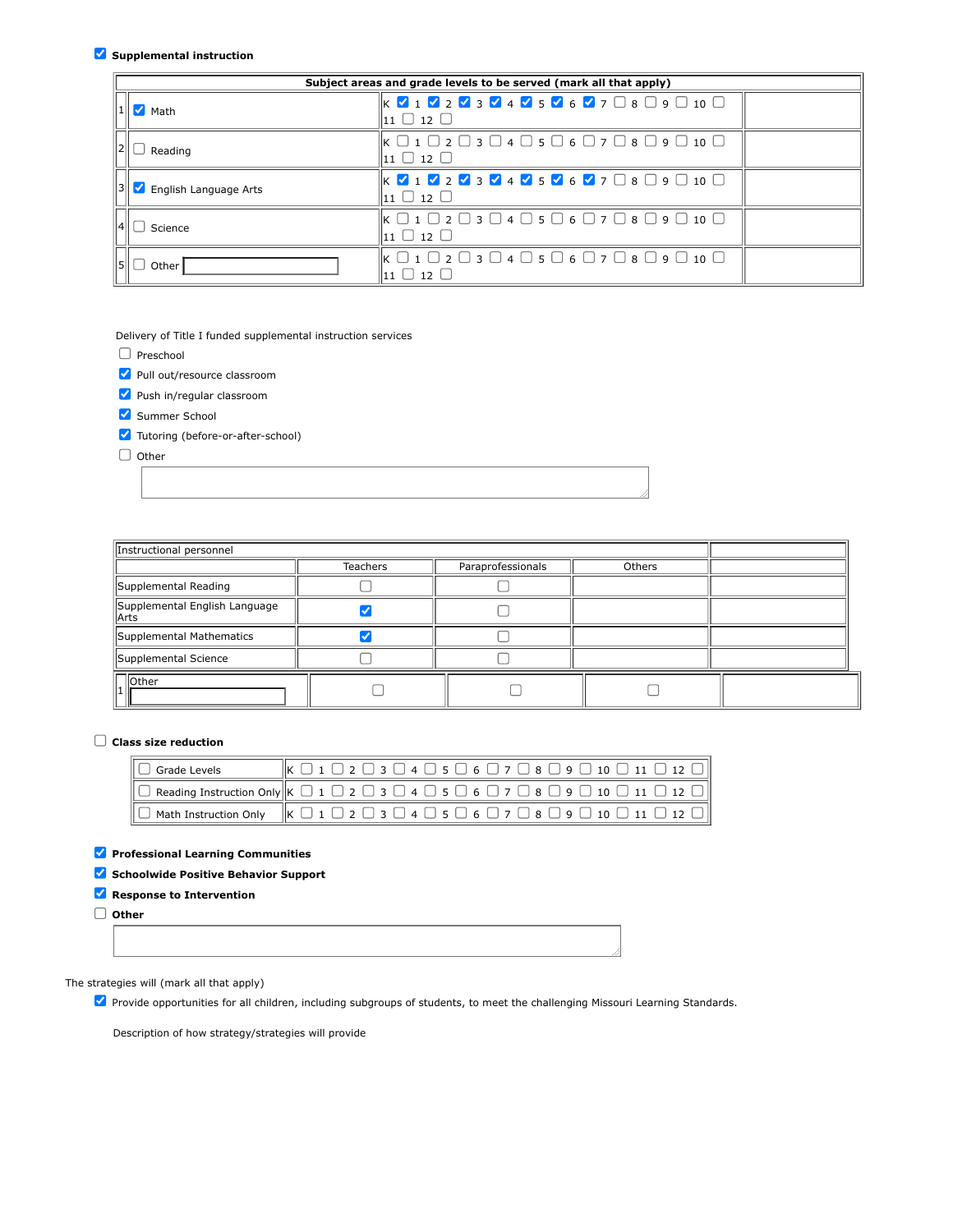We will follow the Osage R1 Reading Literacy plan developed last year to screen all students in grades K-6 for essential reading skills. We will analyze gathered data to identify which students need additional instruction in specific areas such as: letter naming fluency, rapid automatic naming, phonemic awareness, phonics, oral reading fluency, spelling, and/or reading comprehension. We will provide identified students with targeted interventions by classroom/Title 1/SPED teachers. We will perform routine progress monitoring to measure each student's response to the intervention provided and to guide decisions about further interventions Guided reading assessments will be used to benchmark and progress monitoring students in reading. Go Math will continue to be implemented in the elementary. Staff will receive further training on implementing all aspects Go Math and guided reading with fidelity.

RTI schedules will be developed to be more effective and efficient for student success.

Use methods and instructional strategies that strengthen the academic program in the school.

Description of how strategy/strategies will strengthen

The SPED and Title 1 teachers will continue to help students develop phonics, decoding, and reading skills by using the Wilson Fundations Reading system. Classroom teachers will work with struggling students one-on-one or in small groups providing differentiated instruction based on what each student needs. Routine progress monitoring checks will ensure that all students are making sufficient progress with the current intervention provided.

Go Math instructional implementation will be in year two. Staff will be trained on additional strategies to improve math achievement.

Staff will be training on developing assessment capable learners, and improve the use of learning targets with students.

Programs such as Guided Reading, Wilson, and LIPS will be implemented in the elementary.

Staff development will occur in collaborative teams and data based decision making. Teachers will strengthen their understanding of priority standards, learning targets, and collaborative activities to improve teacher efficacy.

 $\blacksquare$  Increase the amount of learning time

- $\Box$  Extended school year
- Before-and/or after-school programs
- $\Box$  Summer program
- $\Box$  Other

Help provide an enriched and accelerated curriculum

Description of how strategy will provide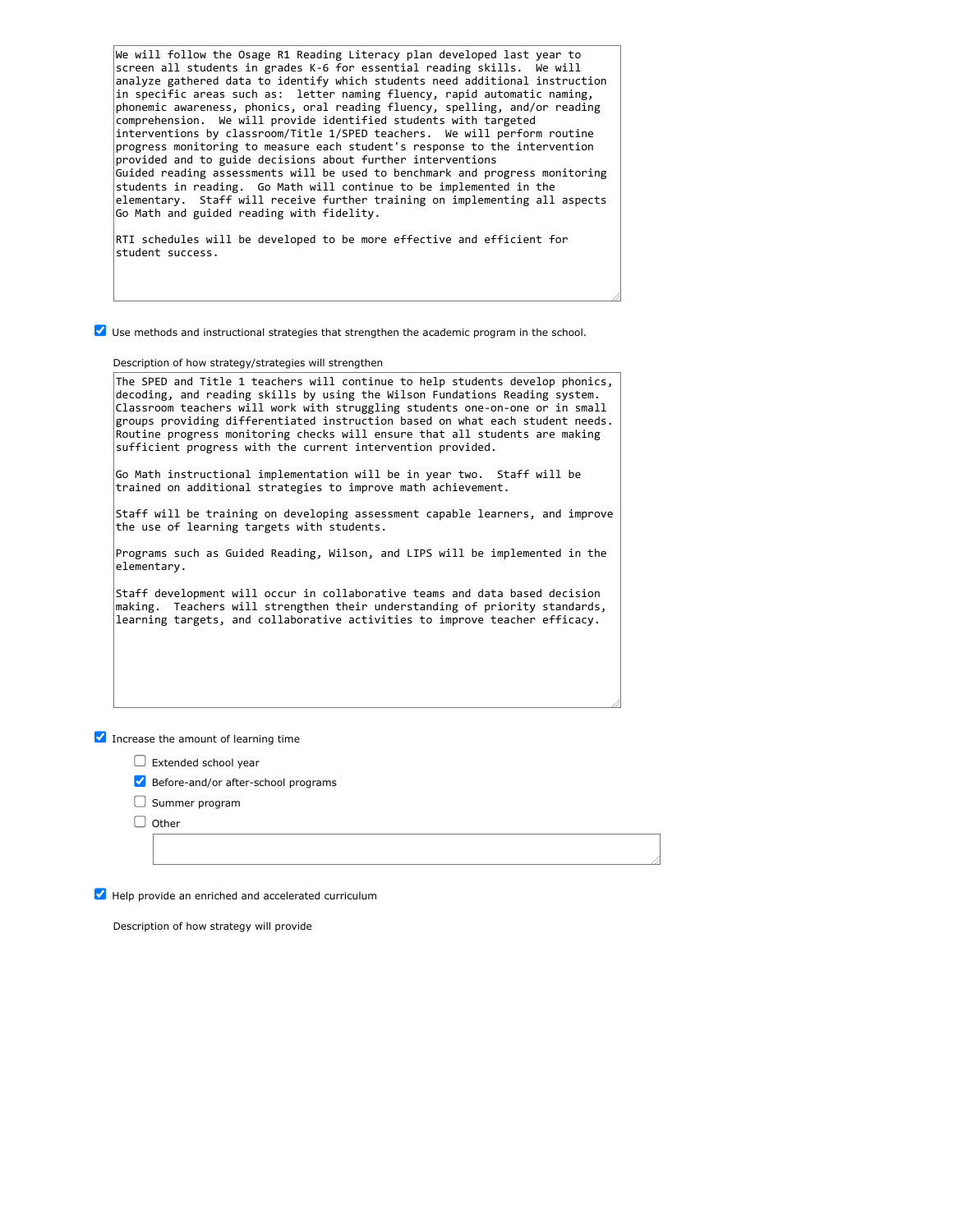| Grade level teachers meet with small (tiered) groups of students daily in ELA<br>and math to provide instruction based on data related to skill development.                                                                                                                               |
|--------------------------------------------------------------------------------------------------------------------------------------------------------------------------------------------------------------------------------------------------------------------------------------------|
| Classroom teachers provide centers of varying degrees of difficulty so that<br>all students find an activity that match their ability level.                                                                                                                                               |
| Librarian provides STEM lessons and activities to all students so that all<br>students are being challenged and exposed to additional learning<br>opportunities.                                                                                                                           |
| Classroom teachers provide various STEM activities/lessons each semester in<br>which students work cooperatively to use critical thinking skills to solve<br>problems.                                                                                                                     |
| Read/Write/Run club meets weekly for students to get some physical exercise<br>and then practice skills to help struggling students become more proficient<br>in reading and writing; but also to challenge more successful students to<br>stretch through various educational activities. |
| Online programs are also used by individual students to provide<br>individualized instruction/lessons based on each child's ability level<br>including an accelerated curriculum.                                                                                                          |
| XTra Math provides addition and subtraction practice on students' individual<br>levels of fact fluency and adjusts their facts accordingly.                                                                                                                                                |
| Moby Max (used in every subject area) provides interventions as well as<br>accelerated lessons based on each student's ability level which adjusts as<br>needed during their sessions.                                                                                                     |
| Building Blocks (students are leveled according to grade level and work at<br>their own pace).                                                                                                                                                                                             |
| Go Math supplemental resources provide additional learning opportunities<br>based on individual or group mastery of certain concepts.                                                                                                                                                      |
| Before and After School Programs will focus on both enrichment and programs<br>for struggling learners.                                                                                                                                                                                    |
| Summer school will be offered for extended and accelerated learning<br>opportunities.                                                                                                                                                                                                      |
|                                                                                                                                                                                                                                                                                            |

Activities that address the needs of those at risk of not meeting the Missouri Learning Standards will include (mark all that apply)

Address the needs of all children in the school, but particularly the needs of those at risk of not meeting the Missouri Learning Standards

Description of how strategy/strategies will address

The SPED and Title 1 teachers will continue to help students develop phonics, decoding, and reading skills by using the Wilson Fundations Reading system. Classroom teachers will work with struggling students one-on-one or in small groups providing differentiated instruction based on what each student needs. Read, Right, Run is an after-school program designed to help struggling readers build reading skills after running off some energy. The goal was for each student to read 26 books, perform 26 acts of kindness, and run 26 miles. Reading Club will be offered after school, weekly, for struggling readers to receive extra help from teachers and volunteer high school students in acquiring needed strategies to build reading skills. Specific teachers stay after school to tutor students who need extra help in specific subject areas.

Activities will (mark all that apply)

**Improving students' skills outside the academic subject areas** Counseling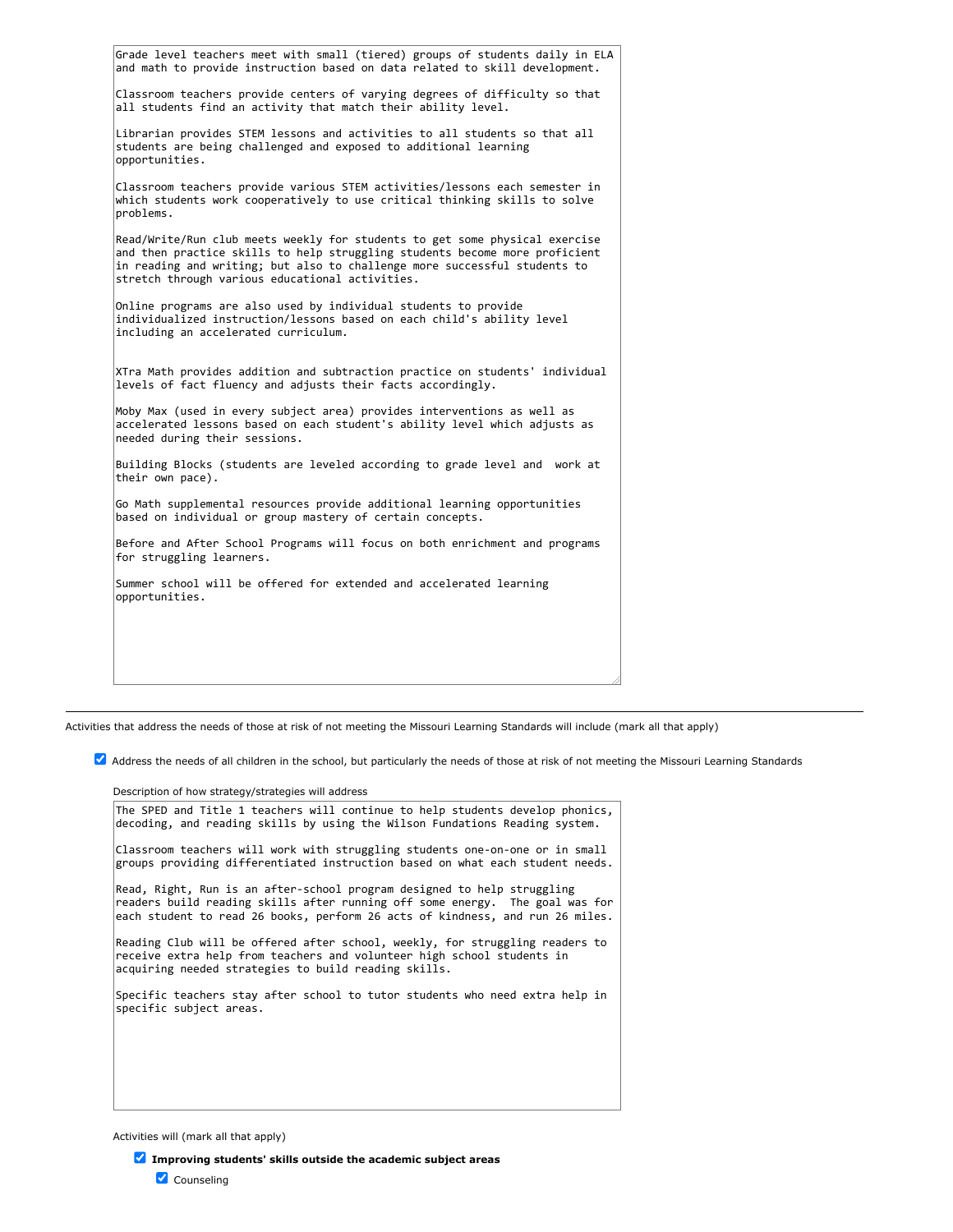| Specialized instructional support services<br>Mentoring services<br>Other<br><b>Advanced Placement</b><br>$\Box$ International Baccalaureate<br>Dual or concurrent enrollment<br>Early college high schools<br>Other<br>Instructional coach<br>Teaching methods coach<br>Third party contract<br>Other<br>Describe activities<br>Reaching and Teaching Students with Dyslexia at RPDC -METC --MO Education<br>Technology Conference<br>Student Engagement<br>Formative Assessments<br>STEM Activities<br>Go Math and other math instructional strategies<br>Developing Assessment Capable Learners-Implementing Learning Targets,<br>Collaborative Teams, and DBDM.<br>Identifying priority standards and assessing those standards.<br>Differentiated Instruction training<br>Daily 5 training webinar<br>Barton training<br>LiPS Training<br>Visualizing and Verbalizing Training<br>Max Scholar Training<br>School culture and climate to improve student performance. | School-based mental health programs |
|---------------------------------------------------------------------------------------------------------------------------------------------------------------------------------------------------------------------------------------------------------------------------------------------------------------------------------------------------------------------------------------------------------------------------------------------------------------------------------------------------------------------------------------------------------------------------------------------------------------------------------------------------------------------------------------------------------------------------------------------------------------------------------------------------------------------------------------------------------------------------------------------------------------------------------------------------------------------------|-------------------------------------|
|                                                                                                                                                                                                                                                                                                                                                                                                                                                                                                                                                                                                                                                                                                                                                                                                                                                                                                                                                                           |                                     |
|                                                                                                                                                                                                                                                                                                                                                                                                                                                                                                                                                                                                                                                                                                                                                                                                                                                                                                                                                                           |                                     |
|                                                                                                                                                                                                                                                                                                                                                                                                                                                                                                                                                                                                                                                                                                                                                                                                                                                                                                                                                                           |                                     |
| A Helping students prepare for and become aware of opportunities for postsecondary education and the workforce<br>Career/technical education programs<br>Access to coursework to earn postsecondary credit<br>Implementing a schoolwide tiered model to prevent and address problem behavior, and early intervening services<br>Providing professional development and other activities for teachers, paraprofessionals, and other school personnel to<br>improve instruction and use of data<br>Delivery of professional development services<br>$\blacktriangleright$ Professional development activities that address the prioritized needs                                                                                                                                                                                                                                                                                                                            |                                     |
|                                                                                                                                                                                                                                                                                                                                                                                                                                                                                                                                                                                                                                                                                                                                                                                                                                                                                                                                                                           |                                     |
|                                                                                                                                                                                                                                                                                                                                                                                                                                                                                                                                                                                                                                                                                                                                                                                                                                                                                                                                                                           |                                     |
|                                                                                                                                                                                                                                                                                                                                                                                                                                                                                                                                                                                                                                                                                                                                                                                                                                                                                                                                                                           |                                     |
|                                                                                                                                                                                                                                                                                                                                                                                                                                                                                                                                                                                                                                                                                                                                                                                                                                                                                                                                                                           |                                     |
|                                                                                                                                                                                                                                                                                                                                                                                                                                                                                                                                                                                                                                                                                                                                                                                                                                                                                                                                                                           |                                     |
|                                                                                                                                                                                                                                                                                                                                                                                                                                                                                                                                                                                                                                                                                                                                                                                                                                                                                                                                                                           |                                     |
|                                                                                                                                                                                                                                                                                                                                                                                                                                                                                                                                                                                                                                                                                                                                                                                                                                                                                                                                                                           |                                     |
|                                                                                                                                                                                                                                                                                                                                                                                                                                                                                                                                                                                                                                                                                                                                                                                                                                                                                                                                                                           |                                     |
|                                                                                                                                                                                                                                                                                                                                                                                                                                                                                                                                                                                                                                                                                                                                                                                                                                                                                                                                                                           |                                     |
|                                                                                                                                                                                                                                                                                                                                                                                                                                                                                                                                                                                                                                                                                                                                                                                                                                                                                                                                                                           |                                     |
|                                                                                                                                                                                                                                                                                                                                                                                                                                                                                                                                                                                                                                                                                                                                                                                                                                                                                                                                                                           |                                     |
|                                                                                                                                                                                                                                                                                                                                                                                                                                                                                                                                                                                                                                                                                                                                                                                                                                                                                                                                                                           |                                     |
|                                                                                                                                                                                                                                                                                                                                                                                                                                                                                                                                                                                                                                                                                                                                                                                                                                                                                                                                                                           |                                     |
|                                                                                                                                                                                                                                                                                                                                                                                                                                                                                                                                                                                                                                                                                                                                                                                                                                                                                                                                                                           |                                     |
|                                                                                                                                                                                                                                                                                                                                                                                                                                                                                                                                                                                                                                                                                                                                                                                                                                                                                                                                                                           |                                     |
|                                                                                                                                                                                                                                                                                                                                                                                                                                                                                                                                                                                                                                                                                                                                                                                                                                                                                                                                                                           |                                     |
|                                                                                                                                                                                                                                                                                                                                                                                                                                                                                                                                                                                                                                                                                                                                                                                                                                                                                                                                                                           |                                     |
|                                                                                                                                                                                                                                                                                                                                                                                                                                                                                                                                                                                                                                                                                                                                                                                                                                                                                                                                                                           |                                     |
|                                                                                                                                                                                                                                                                                                                                                                                                                                                                                                                                                                                                                                                                                                                                                                                                                                                                                                                                                                           |                                     |
|                                                                                                                                                                                                                                                                                                                                                                                                                                                                                                                                                                                                                                                                                                                                                                                                                                                                                                                                                                           |                                     |
|                                                                                                                                                                                                                                                                                                                                                                                                                                                                                                                                                                                                                                                                                                                                                                                                                                                                                                                                                                           |                                     |
|                                                                                                                                                                                                                                                                                                                                                                                                                                                                                                                                                                                                                                                                                                                                                                                                                                                                                                                                                                           |                                     |
|                                                                                                                                                                                                                                                                                                                                                                                                                                                                                                                                                                                                                                                                                                                                                                                                                                                                                                                                                                           |                                     |
|                                                                                                                                                                                                                                                                                                                                                                                                                                                                                                                                                                                                                                                                                                                                                                                                                                                                                                                                                                           |                                     |
|                                                                                                                                                                                                                                                                                                                                                                                                                                                                                                                                                                                                                                                                                                                                                                                                                                                                                                                                                                           |                                     |
|                                                                                                                                                                                                                                                                                                                                                                                                                                                                                                                                                                                                                                                                                                                                                                                                                                                                                                                                                                           |                                     |
|                                                                                                                                                                                                                                                                                                                                                                                                                                                                                                                                                                                                                                                                                                                                                                                                                                                                                                                                                                           |                                     |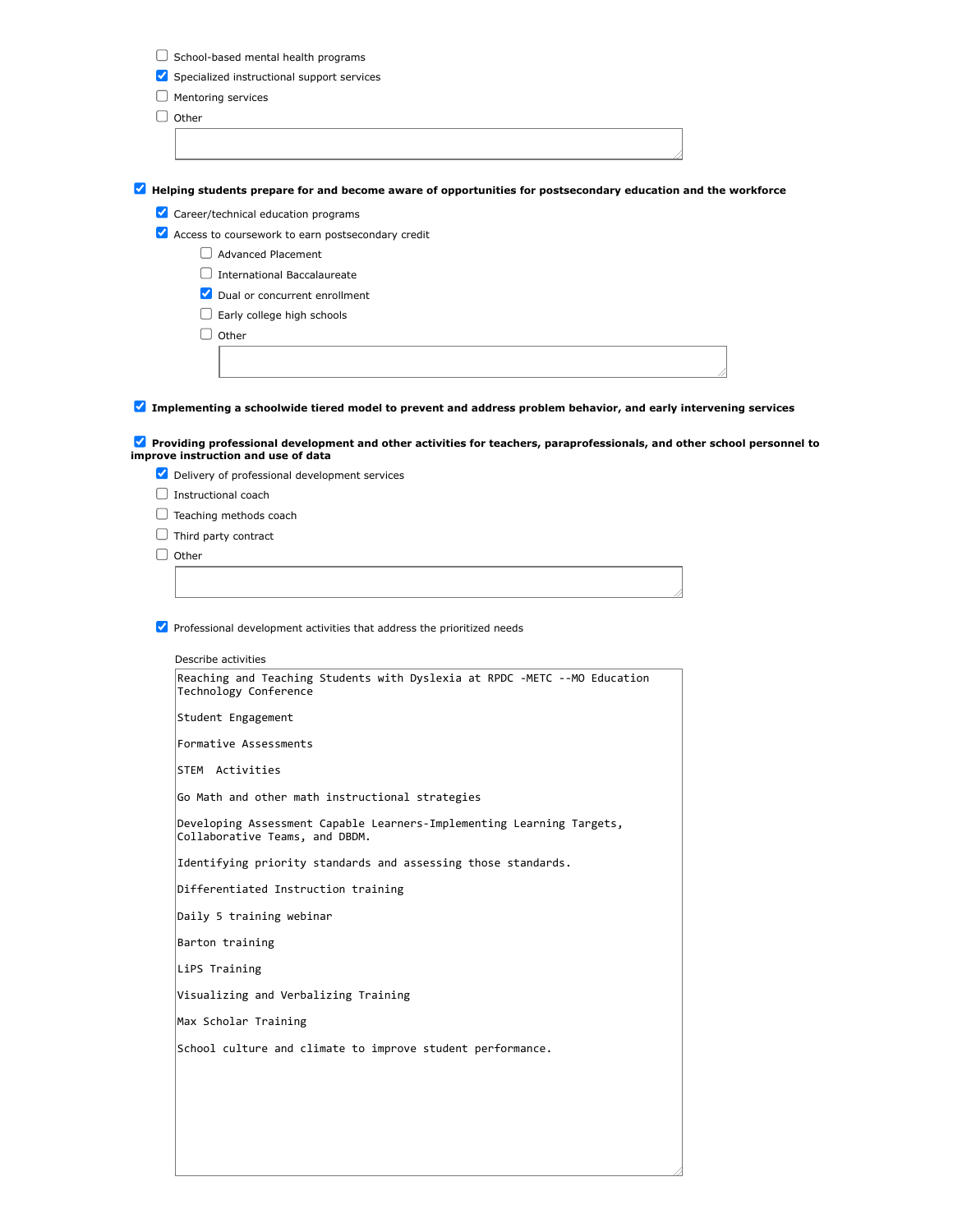## **Recruiting and retaining effective teachers, particularly in high need subjects**

| Pay scale was raised each of the past 4 years.<br>Teachers holding advanced degrees receive a higher salary.<br>Teachers receive a higher salary as they gain more years of experience.<br>Certifications are checked to make sure that all teachers are highly |
|-----------------------------------------------------------------------------------------------------------------------------------------------------------------------------------------------------------------------------------------------------------------|
|                                                                                                                                                                                                                                                                 |
|                                                                                                                                                                                                                                                                 |
|                                                                                                                                                                                                                                                                 |
| qualified for the areas they are teaching.                                                                                                                                                                                                                      |
| First-year teachers are teamed up with mentor teachers and complete a mentee<br>program.                                                                                                                                                                        |
| Develop a more collaborative culture among staff with shared objective bases<br>on student needs.                                                                                                                                                               |
| Encourage staff to assume leadership positions within district programs.                                                                                                                                                                                        |
| Implement Grow Your Own program to recruit teachers.                                                                                                                                                                                                            |
| Implement a Retention committee to promote activities intended to support and<br>celebrate staff excellence.                                                                                                                                                    |
|                                                                                                                                                                                                                                                                 |
|                                                                                                                                                                                                                                                                 |
|                                                                                                                                                                                                                                                                 |

**Assisting preschool children in the transition from early childhood education programs to local elementary school programs**

Describe activities

Preschool screening is held each spring

Parents and students meet the teacher, gain needed information, tour the school, and eat a meal in the lunch room each spring at Kindergarten Roundup.

PAT does multiple screenings on preschool children during the year.

Preschoolers in the 4-year-old program are DIAL tested twice a year.

School Nurse does vision and hearing screening for incoming kindergarten students in the Spring.

Preschool children are welcome to attend Title 1 parent meetings, Reading/Math Fun Night, and the Title 1 Carnival with their parents and older siblings. Attending these meetings and events help younger children to acclimate themselves to the Elementary building and gives them a chance to meet and interact with some of the Elementary school teachers and students.

Preschool children are invited to attend different programs at the elementary and high school such as: music programs and concerts, the Book Fair, the Halloween "parade," and other special events that arise. Attending these events will expose preschoolers to different rooms and buildings throughout the elementary and high schools. They will have an opportunity to interact with many teachers and other students in the elementary and high schools. They will also learn what behavior is expected of elementary and high school students.

Preschool program is licensed and accredited. Program meets all MPP requirements.

Staff administer DRDP Desired Results Developmental Profile.

Incoming kindergarten are eligible to attend summer school.

*Section 1114 (b)(7)(B)*